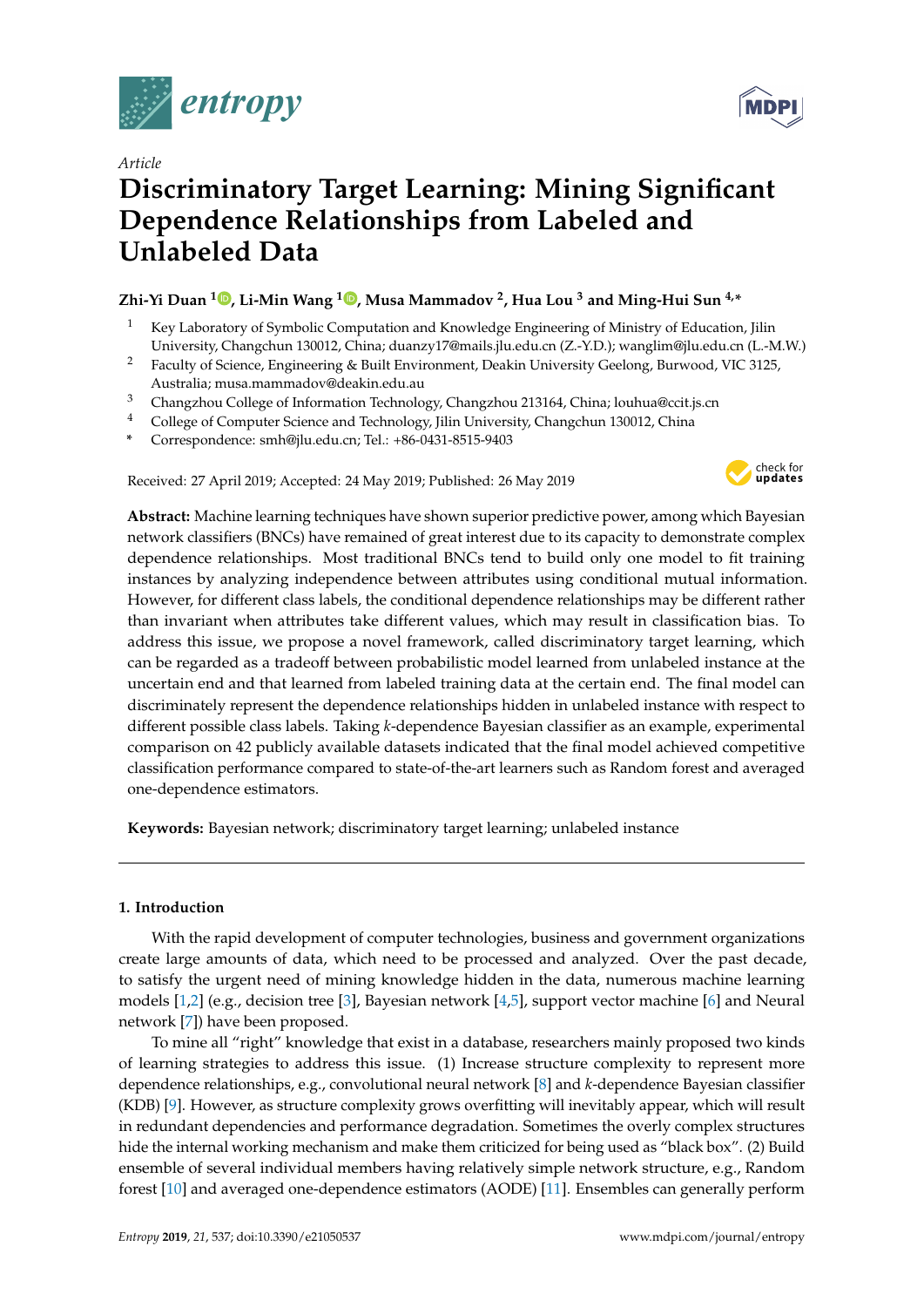Bayesian networks (BNs) have long been a popular medium for graphically representing the probabilistic dependencies, which exist in a domain. Recently, work in Bayesian methods for classification has grown enormously. Numerous Bayesian network classifiers (BNCs) [\[9,](#page-24-4)[16–](#page-24-10)[20\]](#page-24-11) have been proposed to mine the significant dependence relationships implicated in training data. With solid theoretic support, they have strong potential to be effective for practical application in a number of massive and complex data-intensive fields such as medicine [\[21\]](#page-24-12), astronomy [\[22\]](#page-24-13), biology [\[23\]](#page-24-14), and so on. A central concern for BNC is to learn conditional dependence relationships encoded in the network structure. Some BNCs, e.g., KDB, use conditional mutual information *I*(*X<sup>i</sup>* ; *X<sup>j</sup>* |*Y*) to measure the conditional dependence relationships between  $X_i$  and  $X_j$ , which is defined as follows [\[24\]](#page-24-15),

<span id="page-1-1"></span>
$$
I(X_i; X_j | Y) = \sum_{x_i} \sum_{x_j} \sum_{y} P(x_i, x_j, y) \log \frac{P(x_i, x_j | y)}{P(x_i | y) P(x_j | y)}
$$
  
= 
$$
\sum_{x_i} \sum_{x_j} \sum_{y} I(x_i; x_j | y)
$$
 (1)

For example,  $I(X_i; X_j | Y) = 0$  indicates that attributes  $X_i$  and  $X_j$  are conditionally independent. However, in practice, for any specific event or data point, the situation will be much more complex. Taking Waveform dataset as an example, attributes *X*<sup>15</sup> and *X*<sup>16</sup> are conditionally dependent, since  $I(X_{15}; X_{16}|Y) > 0$  $I(X_{15}; X_{16}|Y) > 0$  $I(X_{15}; X_{16}|Y) > 0$  always holds. Figure 1 shows the distributions of  $I(x_{15}; x_{16}|y_i)$ , where  $i \in \{1, 2, 3\}$ . As can be seen, there exist some positive values of  $I(x_{15}; x_{16}|y_1)$  and  $I(x_{15}; x_{16}|y_2)$ . However, for the class label  $y_3$ , the negative or zero values of  $I(x_{15}; x_{16}|y_3)$  have a high proportion among all values. That is, for different class labels, the conditional dependence relationships may be different rather than invariant when attributes take different values. We argue that most BNCs (e.g., NB and KDB), which build only one model to fit training instances, cannot capture this difference and cannot represent the dependence relationships flexibly, especially hidden in unlabeled instances.

<span id="page-1-0"></span>

**Figure 1.** The distributions of  $I(x_{15}; x_{16}|y_i)$  on Waveform dataset, where  $i \in \{1,2,3\}$ . The x-axis represents the index of each instance, the y-axis represents the value of  $I(x_{15}; x_{16}|y_i)$ .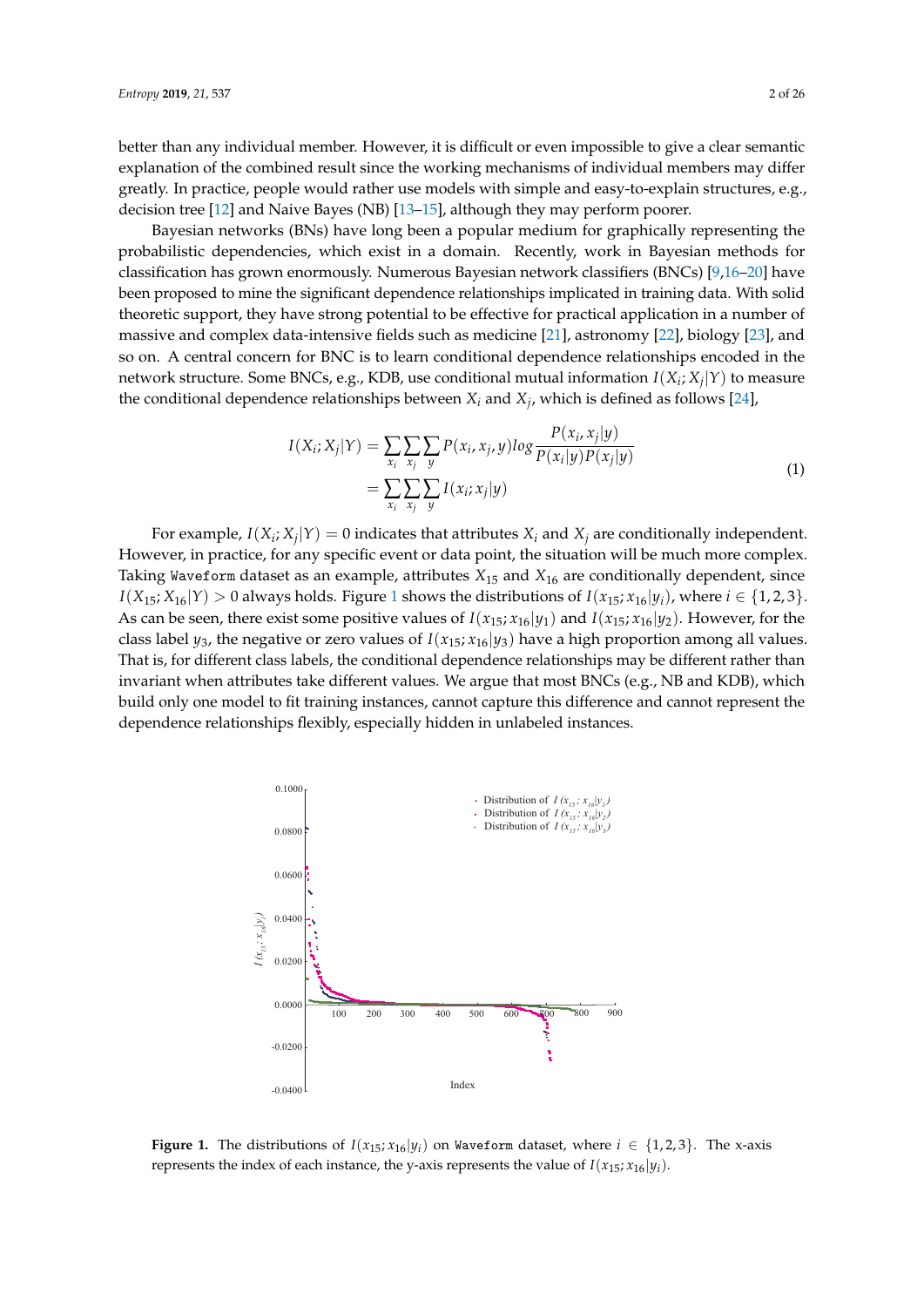The scientific data can be massive, and labeled training data may account for only a small portion. In this paper, we propose a novel learning framework, called discriminatory target learning, for achieving better classification performance and high-level of dependence relationships while not increasing structure complexity. KDB is taken as an example to illustrate the basic idea and prove the feasibility of discriminatory target learning. By redefining mutual information and conditional mutual information, we build a "precise" model kdb*<sup>i</sup>* for each unlabeled instance **x** with respect to class label *y<sup>i</sup>* . The ensemble of kdb*<sup>i</sup>* , i.e., kdb*<sup>e</sup>* , can finely describe the dependency relationships hidden in **x**. The final ensemble of kdb*<sup>e</sup>* and regular KDB can fully and discriminately describe the dependence relationships in training data and unlabeled instance.

The rest of the paper is organized as follows: Section [2](#page-2-0) introduces some state-of-the-art BNCs. Section [3](#page-4-0) introduces the basic idea of discriminatory target learning. Experimental study on 42 UCI machine learning datasets is presented in Section [4,](#page-8-0) including a comparison with seven algorithms. The final section draws conclusions and outlines some directions for further research.

## <span id="page-2-0"></span>**2. Bayesian Network Classifiers**

The structure of a BN on the random variables  $\{X_1, \dots, X_n\}$  is a directed acyclic graph (DAG), which represents each attribute in a given domain as a node in the graph and dependencies between these attributes as arcs connecting the respective nodes. Thus, independencies are represented by the lack of arcs connecting particular nodes. BNs are powerful tools for knowledge representation and inference under conditions of uncertainty. BNs were considered as classifiers only after the discovery of NB, a very simple kind of BN on the basis of conditional independence assumption. It is surprisingly effective and efficient for inference [\[5\]](#page-24-0). The success of NB has led to the research of Bayesian network classifiers (BNCs), including tree-augmented naive Bayes (TAN) [\[16\]](#page-24-10), averaged one-dependence estimators (AODE) [\[18\]](#page-24-16) and *k*-dependence Bayesian classifier (KDB) [\[9,](#page-24-4)[17\]](#page-24-17).

Let each instance **x** be characterized with *n* values  $\{x_1, \dots, x_n\}$  for attributes  $\{X_1, \dots, X_n\}$ , and class label  $y \in \{y_1, \dots, y_m\}$  is the value of class variable *Y*. NB assumes that the predictive attributes are conditional independent of each other given the class label, that is

$$
P(x_1, \cdots, x_n | y) = \prod_{i=1}^n P(x_i | y)
$$

Correspondingly for any value pair of arbitrary two attributes  $X_i$  and  $X_j$ ,  $P(x_i, x_j|y)$  =  $P(x_i|y)P(x_j|y)$  always holds. From Equation [\(1\)](#page-1-1) there will be  $I(X_i; X_j|Y) = 0$  and this can explain why there exist no arc between attributes for NB. However, in the real world, it will be much more complex when considering different specific event or data point. We now formalize our notion of the spectrum of point dependency relationship in Bayesian classification.

**Definition 1.** For unlabeled data point  $x = \{x_1, \dots, x_n\}$ , the conditional dependence between  $X_i$  and  $X_i$  (1  $\leq$  $i, j \leq n$ ) with respect to label y on point x is measured by pointwise y-conditional mutual information, which is *defined as follows,* |*y*)

<span id="page-2-1"></span>
$$
I(x_i; x_j | y) = P(x_i, x_j, y) \log \frac{P(x_i, x_j | y)}{P(x_i | y) P(x_j | y)}
$$
  
= 
$$
P(x_i, x_j, y) \log \frac{P(x_i | x_j, y)}{P(x_i | y)}
$$
 (2)

Equation [\(2\)](#page-2-1) is a modified version of pointwise conditional mutual information that is applicable to labeled data point [\[25\]](#page-24-18). By comparing Equations [\(1\)](#page-1-1) and [\(2\)](#page-2-1),  $I(X_i; X_j | Y)$  is a summation of expected values of  $I(x_i; x_j | y)$  given all possible values of  $X_i$ ,  $X_j$  and Y. The traditional BNCs, e.g., TAN and KDB, use  $I(X_i; X_j | Y)$  to roughly measure the conditional dependence between  $X_i$  and  $X_j$ .  $I(X_i; X_j | Y)$ is non-negative,  $I(X_i; X_j | Y) > 0$  iff  $X_i$  and  $X_j$  are conditionally dependent given *Y*. However, only considering  $I(X_i; X_j | Y) = 0$  as the criterion for identifying the conditional independent relationship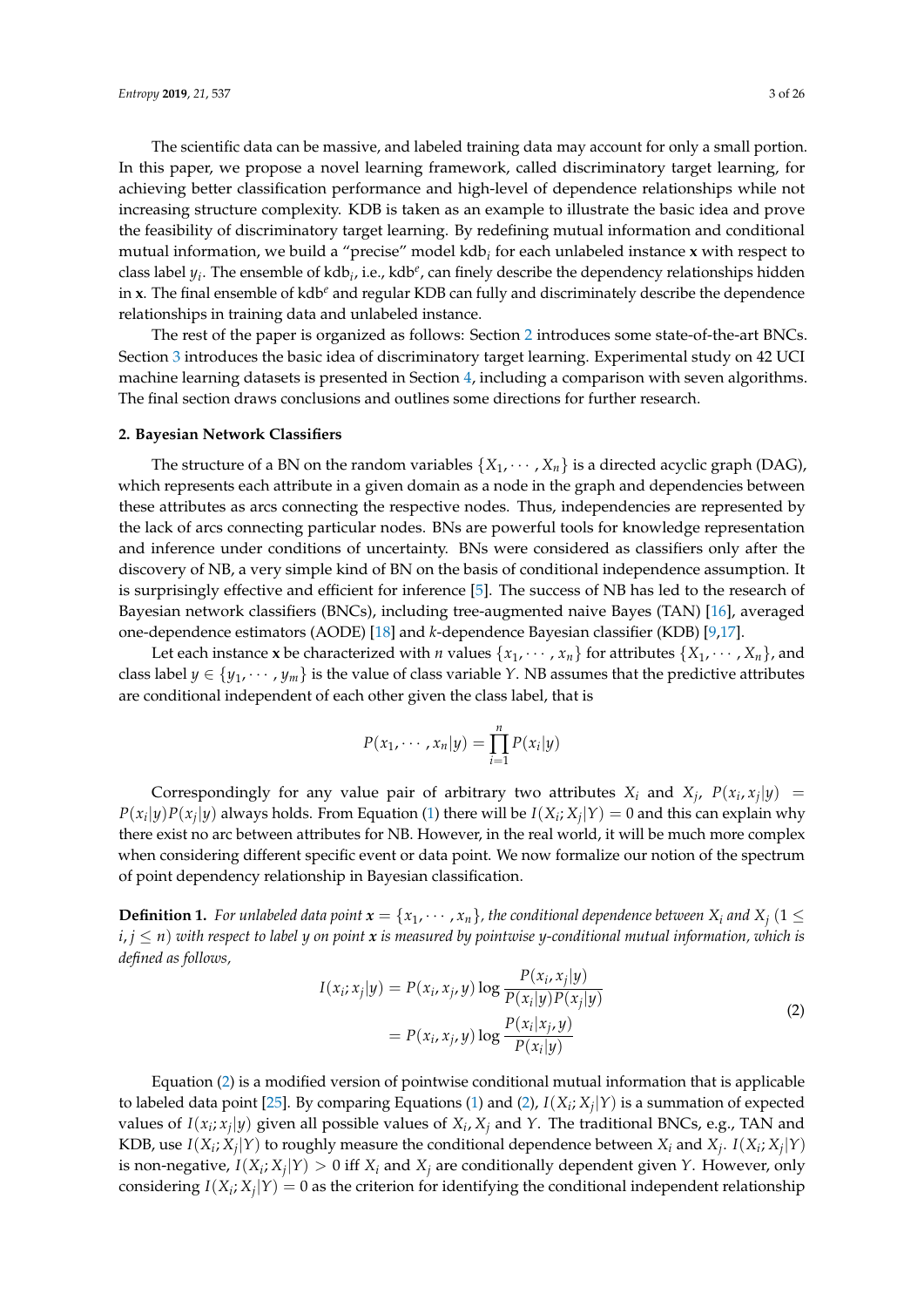is too strict for BN learning, which may lead to classification bias, since  $I(x_i; x_j | y) \leq 0$  may hold for specific data point **x**. That may be the main reason why NB performs better in some research domains. To address this issue, in this paper  $I(x_i; x_j | y)$  is applied to measure the extent to which  $X_i$  and  $X_j$  are relatively conditionally dependent when  $P(x_i|x_j, y) > P(x_i|y)$  or relatively conditionally independent or irrelevant when  $P(x_i|x_j, y) < P(x_i|y)$ , respectively.

**Definition 2.** For unlabeled data point  $x = \{x_1, \cdots, x_n\}$  with respect to label y, if  $I(x_i; x_j | y) > 0$   $(1 \leq i, j \leq n)$ n), then  $X_i$  and  $X_j$  are y-conditionally dependent on point  $x$ ; if  $I(x_i; x_j | y) = 0$ , then they are y-conditionally independent on point  $x$ ; and if  $I(x_i; x_j | y) < 0$ , then they are y-conditionally irrelevant on point  $x$ .

TAN maintains the structure of NB and allows each attribute to have at most one parent. Then, the number of arcs encoded in TAN is *n* − 1. During the constructing procedure of maximum weighted spanning tree, TAN sorts the arcs between arbitrary attributes  $X_i$  and  $X_j$  by comparing  $I(X_i; X_j | Y)$ , and adds them in turn to the network structure if no cycle appears. KDB further relaxes NB's independence assumption and can represent arbitrary degree of dependence while capturing much of the computational efficiency of NB. KDB first sorts attributes by comparing mutual information  $I(X_i; Y)$ , which is defined as follows [\[24\]](#page-24-15),

<span id="page-3-0"></span>
$$
I(X_i;Y) = \sum_{x_i} \sum_{y} P(x_i, y) \log \frac{P(x_i, y)}{P(x_i)P(y)}
$$
(3)

Suppose the attribute order is  $\{X_1, \cdots, X_n\}$ . By comparing  $I(X_i; X_j | Y)$ ,  $X_i$  select its parents, e.g., *X*<sup>*j*</sup>, from attributes that ranks before it in the order. KDB requires that *X*<sup>*i*</sup> must have *min*(*i* − 1, *k*) parents and there will exist  $min(i - 1, k)$  arcs between  $X_i$  and its parents. The number of arcs encoded in KDB is  $nk - \frac{k^2}{2} - \frac{k}{2}$  and will grow as *k* grows. Thus, KDB can represent more dependency relationships than TAN. For TAN or KDB, they do not evaluate the extent to which the conditional dependencies are weak enough and should be neglected. They simply specify the maximum number of parents that attribute *X<sup>i</sup>* can have before structure learning. Some arcs corresponding to weak conditional dependencies will inevitably be added to the network structure. The prior and joint probabilities in Equations [\(1\)](#page-1-1) and [\(3\)](#page-3-0) will be estimated from training data as follows:

$$
\begin{cases}\nP(y) = \frac{1}{N} \text{Count}(Y = y) \\
P(x_j) = \frac{1}{N} \text{Count}(X_j = x_j) \\
P(x_j, y) = \frac{1}{N} \text{Count}(X_j = x_j, Y = y) \\
P(x_i, x_j, y) = \frac{1}{N} \text{Count}(X_i = x_i, X_j = x_j, Y = y)\n\end{cases}
$$
\n(4)

where *N* is the number of training instances. Then,  $P(x_j|y)$  and  $P(x_i, x_j|y)$  in Equations [\(1\)](#page-1-1) and [\(3\)](#page-3-0) can be computed as follows:

$$
\begin{cases}\nP(x_j|y) = \frac{P(x_j, y)}{P(y)} \\
P(x_i, x_j|y) = \frac{P(x_i, x_j, y)}{P(y)}\n\end{cases}
$$
\n(5)

Sahami [\[9\]](#page-24-4) suggested that, if *k* is large enough to capture all "right" conditional dependencies that exist in a database, then a classifier would be expected to achieve optimal Bayesian accuracy. However, as *k* grows, KDB will encode more weak dependency relationships, which correspond to smaller value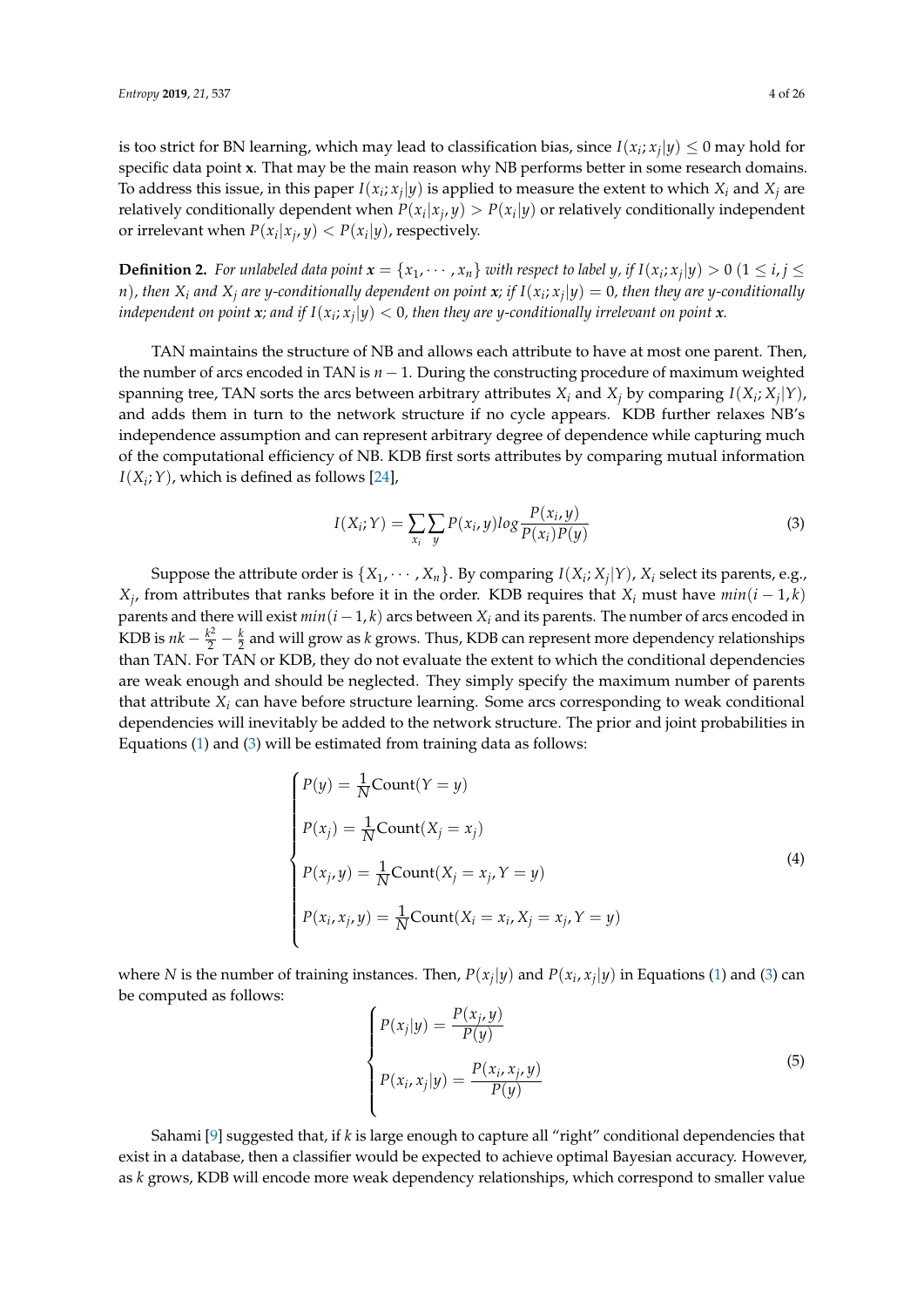of  $I(X_i; X_j | Y)$ . That increases the risk of occurrence of negative values of  $I(x_i; x_j | y)$  and may introduce redundant dependencies, which will mitigate the positive effect from significant dependencies that correspond to positive values of  $I(x_i; x_j | y)$ . On the other hand, conditional mutual information  $I(X_i; X_j|Y)$  cannot finely measure the conditional dependencies hidden in different data points. The arc  $X_i \rightarrow X_j$  in BNC learned from training data corresponds to positive value of  $I(X_i; X_j | Y)$  and represents strong conditional dependence between *X<sup>i</sup>* and *X<sup>j</sup>* . However, for specific labeled instance  $d = \{x_1, \dots, x_n, y_1\}$ ,  $I(x_i; x_j | y_1) \leq 0$  may hold. Then,  $X_i$  and  $X_j$  are  $y_1$ -conditionally independent or irrelevant on point **d** and the arc  $X_i \rightarrow X_j$  should be removed. For unlabeled instance, the possible dependency relationships between nodes may differ greatly with respect to different class labels.

Thus, BNCs with highly complex network structure do not necessarily beat those with simple ones. The conditional dependencies hold for training data in general do not necessarily hold for each instance. BNCs should discriminate between conditionally dependent and irrelevant relationship for different data points. Besides, BNC should represent all possible spectrums of point dependency relationship that correspond to different class labels for dependence analysis.

# <span id="page-4-0"></span>**3. Discriminatory Target Learning**

In probabilistic classification, Bayes optimal classification suggests that, if we can determine the conditional probability distribution  $P(y|\mathbf{x})$  with true distribution available, where *y* is one of the *m* class labels and **x** is the *n*-dimensional data point  $\mathbf{x} = \{x_1, x_2, \dots, x_n\}$  that represents an observed instance, then we could achieve the theoretically optimal classification.  $P(y|\mathbf{x})$  can be described in an unrestricted Bayesian network, as shown in Figure [2a](#page-4-1). By applying arc reversal, Shachter [\[26\]](#page-24-19) proposed to produce the equivalent dependence structure, as shown in Figure [2b](#page-4-1). The problem is reduced to estimating the conditional probability  $P(x|y)$ . Figure [2a](#page-4-1),b represents two inference processes that run in the opposite directions. Figure [2a](#page-4-1) indicates the causality that runs from the state of  $\{X_1, \dots, X_n\}$ (the cause) to the state of *Y* (the effect). In contrast, if the causality runs in the opposite direction as shown in Figure [2b](#page-4-1) and the state of *Y* (the effect) is uncertain, the dependencies between predictive attributes (the causes) should be tuned to match with different states of *Y*. That is, the restricted BNC shown in Figure [2b](#page-4-1) presupposes the class label first and then the conditional dependencies between attributes can verify the presupposition.

<span id="page-4-1"></span>

**Figure 2.** Example of (**a**) unrestricted BNC, and (**b**) restricted BNC.

For different class labels or presuppositions, the conditional dependencies should be different. It is not reasonable that, no matter what the effect (class label) is, the relationships between causes (predictive attributes) remain the same. Consider an unlabeled instance  $\mathbf{x} = \{x_1, \dots, x_n\}$ ; if  $I(x_i; x_j | y) > 0$ , then the conditional dependence between  $X_i$  and  $X_j$  on data point **x** with respect to class label *y* is reasonable, otherwise it should be neglected. Since the class label for **x** is uncertain and there are *m* labels available, we take **x** as the target and learn an ensemble of *m* micro BNCs, i.e.,  $bnc<sup>e</sup> = {bnc<sub>1</sub>, ..., bnc<sub>m</sub>},$  each of them fully describes the conditional dependencies between attribute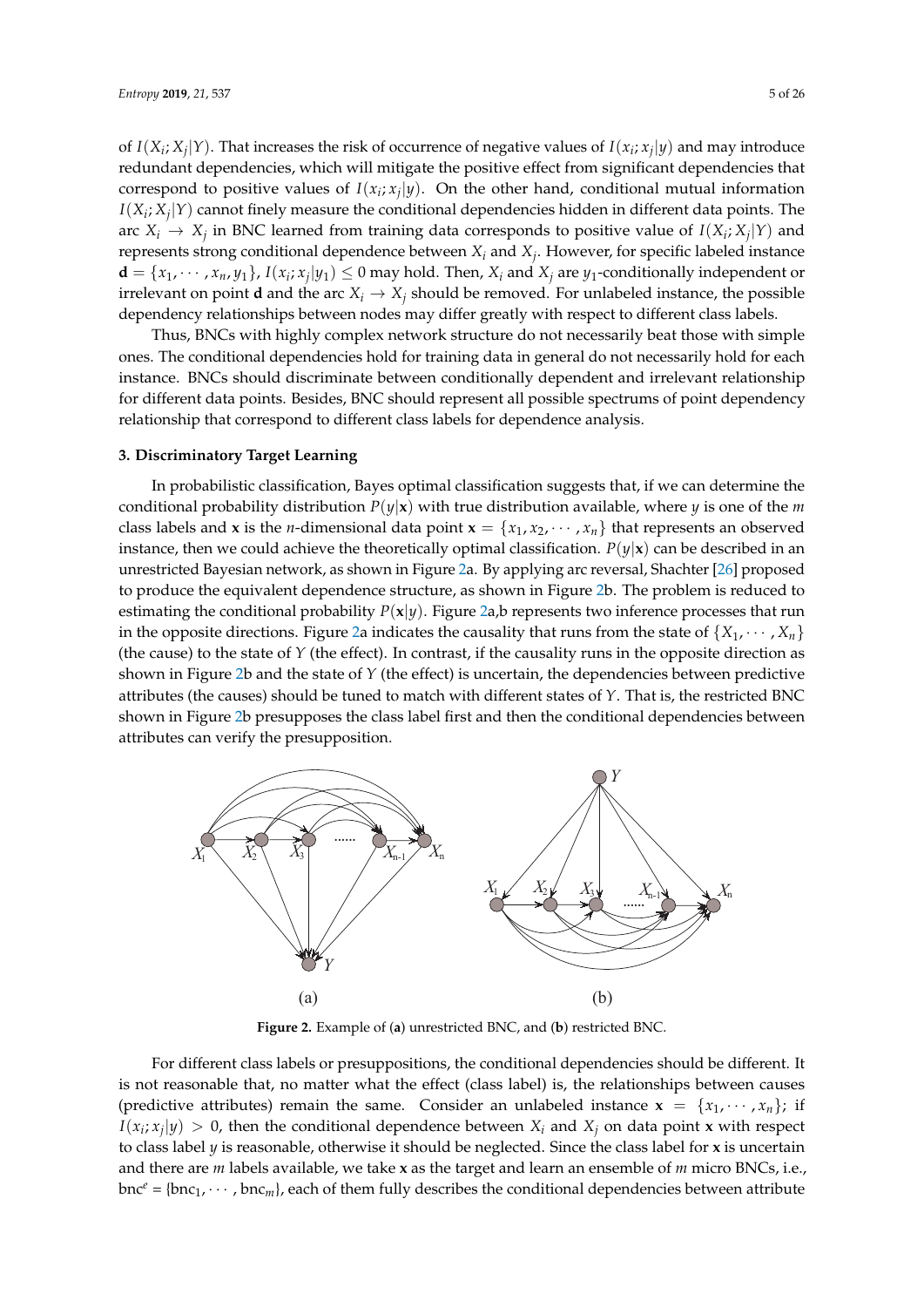values in **x** with respect to different class labels. The linear combiner is used for models that output real-valued numbers, thus is applicable for bnc*<sup>e</sup>* . The ensemble probability estimate for bnc*<sup>e</sup>* is,

$$
\hat{P}(y_i|\mathbf{x}, \text{bnc}^{\text{e}}) = \frac{P(y_i, \mathbf{x}|\text{bnc}_i)}{\sum_{i=1}^{m} P(y_i, \mathbf{x}|\text{bnc}_i)}.
$$
\n(6)

bnc*<sup>e</sup>* may overfit the unlabeled instance and underfit training data. In contrast, regular BNC learned from training data may underfit the unlabeled instance. Thus, they are complementary in nature. After training bnc*<sup>e</sup>* and regular BNC, the final ensemble that estimates the class membership probabilities by averaging both predictions will be generated. The framework of discriminatory target learning is shown in Figure [3.](#page-5-0)

<span id="page-5-0"></span>

**Figure 3.** The framework of discriminatory target learning.

Because in practice it is hardly possible to find the true distribution of  $P(x|y)$  from data, KDB approximates the estimation of  $P(x|y)$  by allowing for the modeling of arbitrarily complex dependencies between attributes. The pseudocode of KDB is shown in Algorithm [1.](#page-5-1)

<span id="page-5-1"></span>**Algorithm 1** Structure learning of KDB. **Input:** Training set  $\mathcal{T}$ , parameter *k*, vector  $I(X_i; Y)(1 \leq i \leq n)$  and crosstab  $I(X_i, X_j | Y)(1 \leq i \neq j \leq n).$ **Output:** KDB, network structure. Let  $X$  be a list of all  $X_i$  in descending order of  $I(X_i; Y)$ .  $V = \{Y\}; \mathcal{E} = \emptyset;$ **for**  $i = 1 \rightarrow n$  **do**  $V = V \cup \mathcal{X}[i];$  $\mathcal{E} = \mathcal{E} \cup (Y \rightarrow \mathcal{X}[i])$ ; **end for**  $i = 1 \rightarrow n$  **do**  $\hat{k} = k$ ; **while** *(* ˆ*k* > 0*)* **do**  $m = \arg \max_j \{ I(\mathcal{X}[i]; \mathcal{X}[j] | Y) \}$  (1≤*j*<*i*);  $\mathcal{E} = \mathcal{E} \cup (\mathcal{X}[j] \rightarrow \mathcal{X}[i])$ ;  $\hat{k} = \hat{k} - 1$ ; **end end return** KDB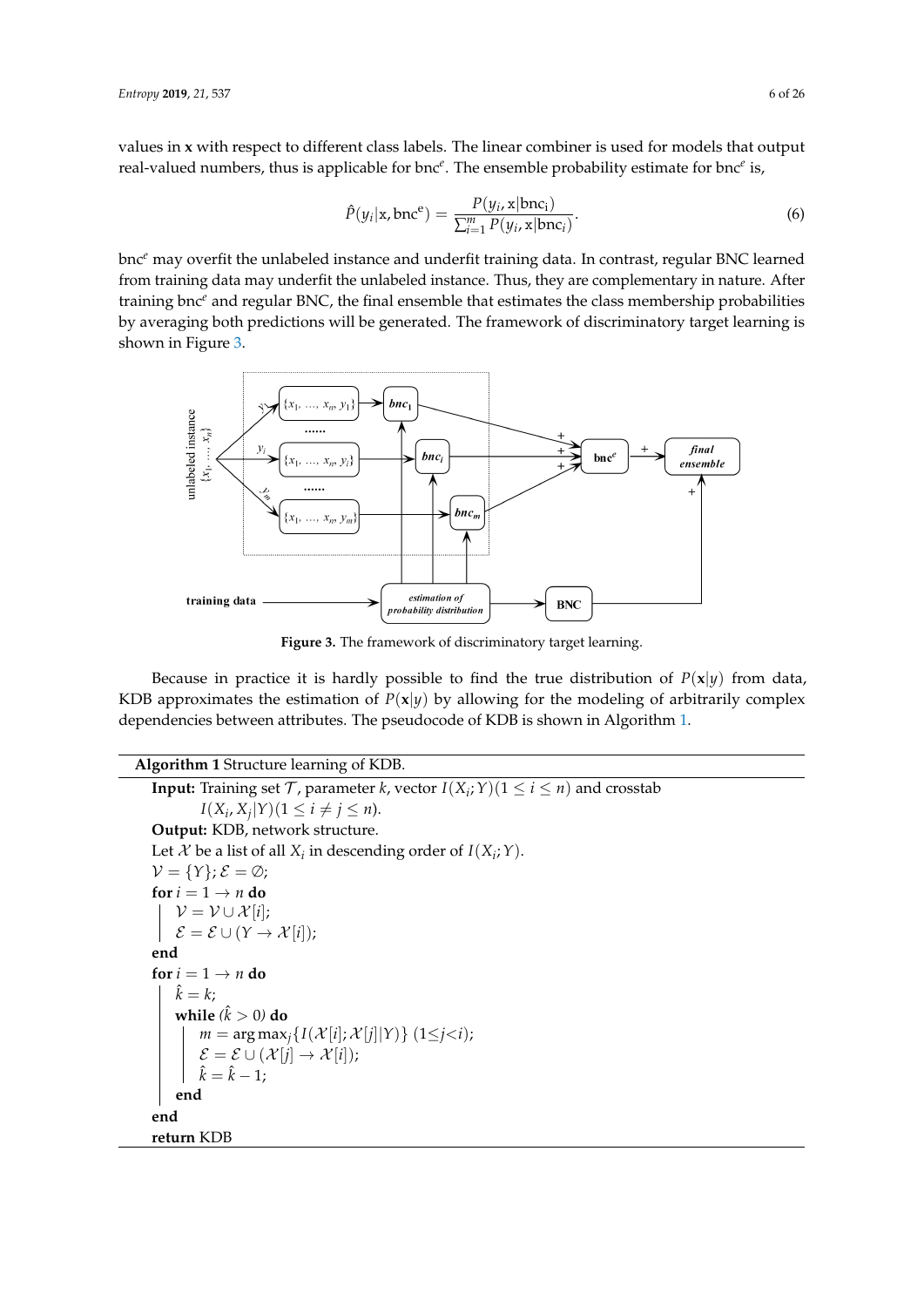From the definition of  $I(X_i;Y)$  in Equation [\(3\)](#page-3-0), we can have

$$
I(X_i; Y) = \sum_{y} \sum_{x_i} P(x_i, y) \log \frac{P(x_i, y)}{P(x_i)P(y)}
$$
  
= 
$$
\sum_{y} \sum_{x_i} P(x_i, y) \log \frac{P(y|x_i)}{P(y)}
$$
 (7)

**Definition 3.** For unlabeled data point  $x = \{x_1, \dots, x_n\}$ , the dependence between  $x_i$   $(1 \le i \le n)$  and any *given label y is measured by pointwise y-mutual information, which is defined as follows,*

<span id="page-6-0"></span>
$$
I(x_i; y) = P(x_i, y) \log \frac{P(x_i, y)}{P(x_i)P(y)} = P(x_i, y) \log \frac{P(y|x_i)}{P(y)}.
$$
\n(8)

Equation [\(8\)](#page-6-0) is a modified version of pointwise mutual information that is applicable to labeled data point [\[25\]](#page-24-18). The prior and joint probabilities in Equations [\(2\)](#page-2-1) and [\(8\)](#page-6-0) will be estimated as follows

<span id="page-6-1"></span>
$$
\begin{cases}\n\hat{P}(y) = \frac{1}{N+1} [\text{Count}(Y = y) + \frac{1}{m}] \\
\hat{P}(x_j) = \frac{1}{N+1} [\text{Count}(X_j = x_j) + \frac{1}{m}] \\
\hat{P}(x_j, y) = \frac{1}{N+1} [\text{Count}(X_j = x_j, Y = y) + \frac{1}{m}] \\
\hat{P}(x_i, x_j, y) = \frac{1}{N+1} [\text{Count}(X_i = x_i, X_j = x_j, Y = y) + \frac{1}{m}] \n\end{cases}
$$
\n(9)

Conditional probabilities in Equations [\(2\)](#page-2-1) and [\(8\)](#page-6-0) can be estimated by:

$$
\begin{cases}\n\hat{P}(x_j|y) = \frac{\hat{P}(x_j, y)}{\hat{P}(y)} \\
\hat{P}(x_i, x_j|y) = \frac{\hat{P}(x_i, x_j, y)}{\hat{P}(y)} \\
\hat{P}(y|x_i) = \frac{\hat{P}(x_i, y)}{\hat{P}(x_i)}\n\end{cases}
$$
\n(10)

Similar to the Laplace correction [\[27\]](#page-24-20), the main idea behind Equation [\(9\)](#page-6-1) is equivalent to creating a "pseudo" training set P by adding to the training data a new instance  $\{x_1, \dots, x_n\}$  with multi-label by assuming that the probability that this new instance is in class *y* is  $1/m$  for each  $y \in \{y_1, \dots, y_m\}$ .

**Definition 4.** For unlabeled data point  $x = \{x_1, \dots, x_n\}$  with respect to label y, if  $I(x_i; y) > 0$   $(1 \le i \le n)$ , then  $X_i$  is y-dependent on point  $x$ ; if  $I(x_i,y)=0$ , then  $X_i$  is y-independent on point  $x$ ; and if  $I(x_i;y)<0$ , then *Xi is y-irrelevant on point x.*

KDB uses  $I(X_i; Y)$  to sort the attributes and  $I(X_i; X_j | Y)$  to measure the conditional dependence. Similarly, for unlabeled instance  $\mathbf{x} = \{x_1, \dots, x_n\}$ , the corresponding micro KDB with respect to class label  $y_t$ , called kdb<sub>t</sub>, uses  $I(x_i; y_t)$  (see Equation [\(8\)](#page-6-0)) to sort the attribute values and  $I(x_i; x_j|y_t)$  (see Equation [\(2\)](#page-2-1)) to measure the conditional dependence. The learning procedure of  $kdb_t$  is shown in Algorithm [2.](#page-7-0)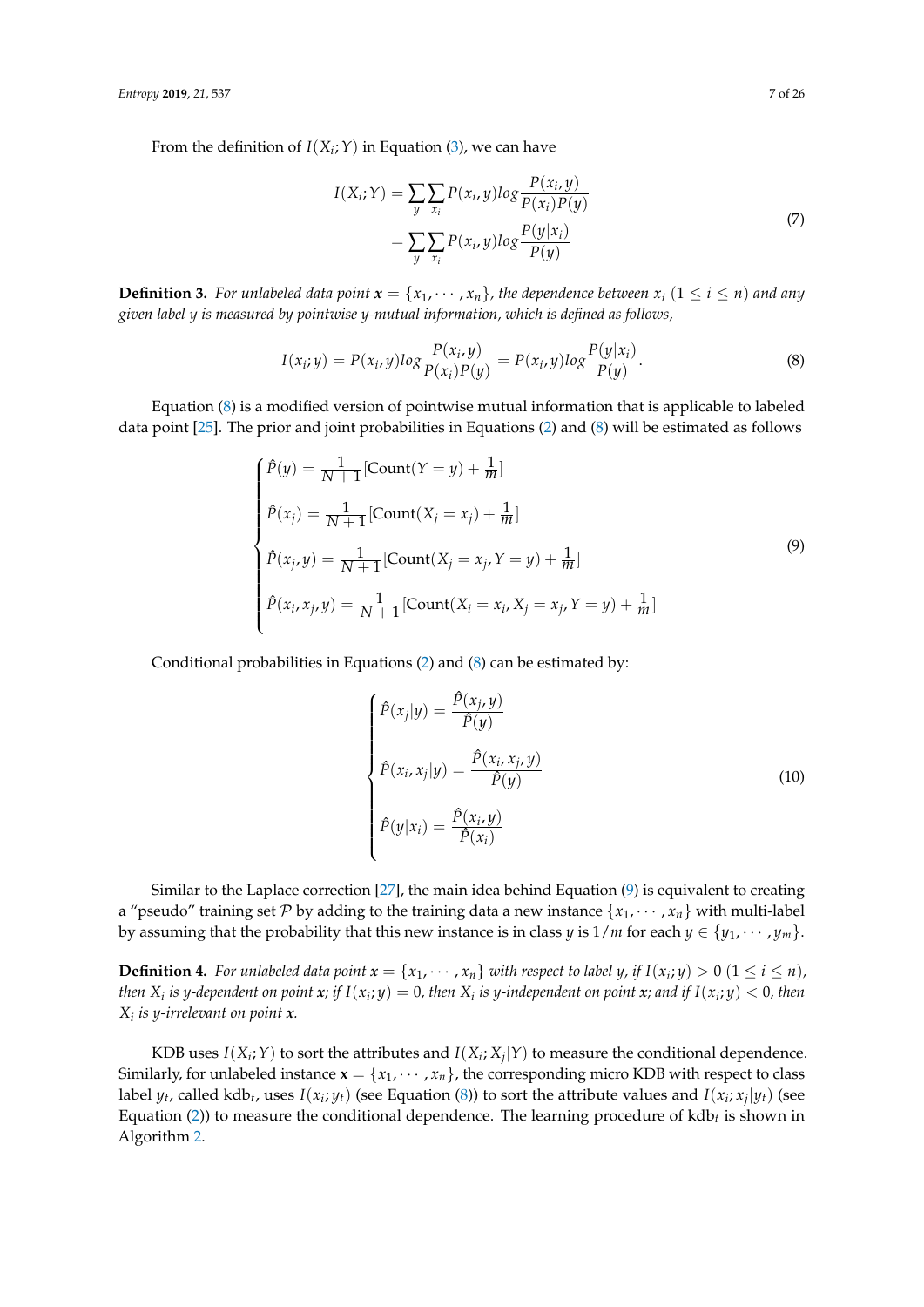**Algorithm 2** Structure learning of kdb $_t$  with respect to class label  $y_t$ .

<span id="page-7-0"></span>**Input:** Unlabeled instance  $t$ , parameter  $k$ , class label  $y_t$ , vector  $I(x_i; y_t) (1 \leq i \leq n)$  and crosstab  $I(x_i, x_j | y_t) (1 \le i \ne j \le n)$ . **Output:** kdb*t* , network structure. Let  $\mathcal X$  be a list of all  $x_i$  in descending order of  $I(x_i; y_t)$ .  $V = \{Y\}; \mathcal{E} = \emptyset;$ **for**  $i = 1 \rightarrow n$  **do**  $V = V \cup \mathcal{X}[i];$  $\mathcal{E} = \mathcal{E} \cup (Y \rightarrow \mathcal{X}[i])$ ; **end for**  $i = 1 \rightarrow n$  **do**  $\hat{k} = k$ ; **while** *(* ˆ*k* > 0*)* **do**  $m = \arg \max_j \{ I(\mathcal{X}[i]; \mathcal{X}[j]|y_t) \}$  (1≤*j*<*i*); **if**  $(m > 0)$  **then**  $\mathcal{E} = \mathcal{E} \cup (\mathcal{X}[j] \to \mathcal{X}[i]);$  $\hat{k} = \hat{k} - 1;$ **end end end return** kdb*t*

Breiman [\[28\]](#page-24-21) revealed that ensemble learning brings improvement in accuracy only to those "unstable" learning algorithms, in the sense that small variations in the training set would lead them to produce very different models. bnc<sup>e</sup> is obviously an example of such learners. For individual members of kdb<sup>*e*</sup>, the difference in network structure is the result of change of  $I(x_i; y)$  or  $I(x_i; x_j | y)$   $(1 \le i \ne j \le n)$ *n*), or, more precisely, the conditional probability defined in Equations [\(2\)](#page-2-1) and [\(8\)](#page-6-0). Given unlabeled instance  $\mathbf{x} = \{x_1, \dots, x_n\}$  and binary class labels  $y_1$  and  $y_2$ , if  $I(x_i; y_1) > 0$ , i.e.,  $P(y_1|x_i) > P(y_1)$ , then *X*<sub>i</sub> is *y*<sub>1</sub>-dependent on **x**. Because  $P(y_2) = 1 - P(y_1)$  and  $P(y_2|x_i) = 1 - P(y_1|x_i)$ , we have

$$
P(y_1|x_i) > P(y_1) \Rightarrow 1 - P(y_1|x_i) < 1 - P(y_1) \Rightarrow P(y_2|x_i) < P(y_2)
$$
\n(11)

and

$$
I(x_i; y_2) = P(x_i, y_2) \log \frac{P(y_2 | x_i)}{P(y_2)} < 0 \tag{12}
$$

Thus,  $X_i$  is  $y_2$ -irrelevant on  $\mathbf{x}$ .  $X_i$  plays totally different roles in the relationships with different class labels on the same instance. Supposing that before small variations in the training set  $I(x_i; y_1) > 0$ and after that  $I(x_i; y_1) < 0$ , the attribute values will be resorted and correspondingly the network structures of kdb<sub>1</sub> and kdb<sub>2</sub> for **x** will change greatly. The sensitivity to the variation makes kdb<sup>*e*</sup> finely describe the dependencies hidden in **x**. Figure [4](#page-8-1) shows examples of kdb<sub>1</sub> and kdb<sub>2</sub> corresponding to class labels  $y_1$  and  $y_2$ , respectively. If the decision of the final ensemble is  $y_1$ , then we will use Figure [4a](#page-8-1) for dependence analysis. Otherwise, we will use Figure [4b](#page-8-1) instead. The attribute values annotated in black correspond to positive values of  $I(x_i; y_t)$  ( $t = 1$  or 2) and they should be focused on.

KDB requires training time complexity of  $\mathcal{O}(n^2 Nmv^2)$  (dominated by the calculations of *I*( $X_i$ ;  $X_j$ | $Y$ )) and classification time complexity of  $\mathcal{O}(n^2Nm)$  [\[9\]](#page-24-4) for classifying a single unlabeled instance, where *n* is the number of attributes, *N* is the number of data instances, *m* is the number of class labels, and *v* is the maximum number of discrete values that an attribute may take. Discriminatory target learning requires no additional training time, thus the training time complexity of final ensemble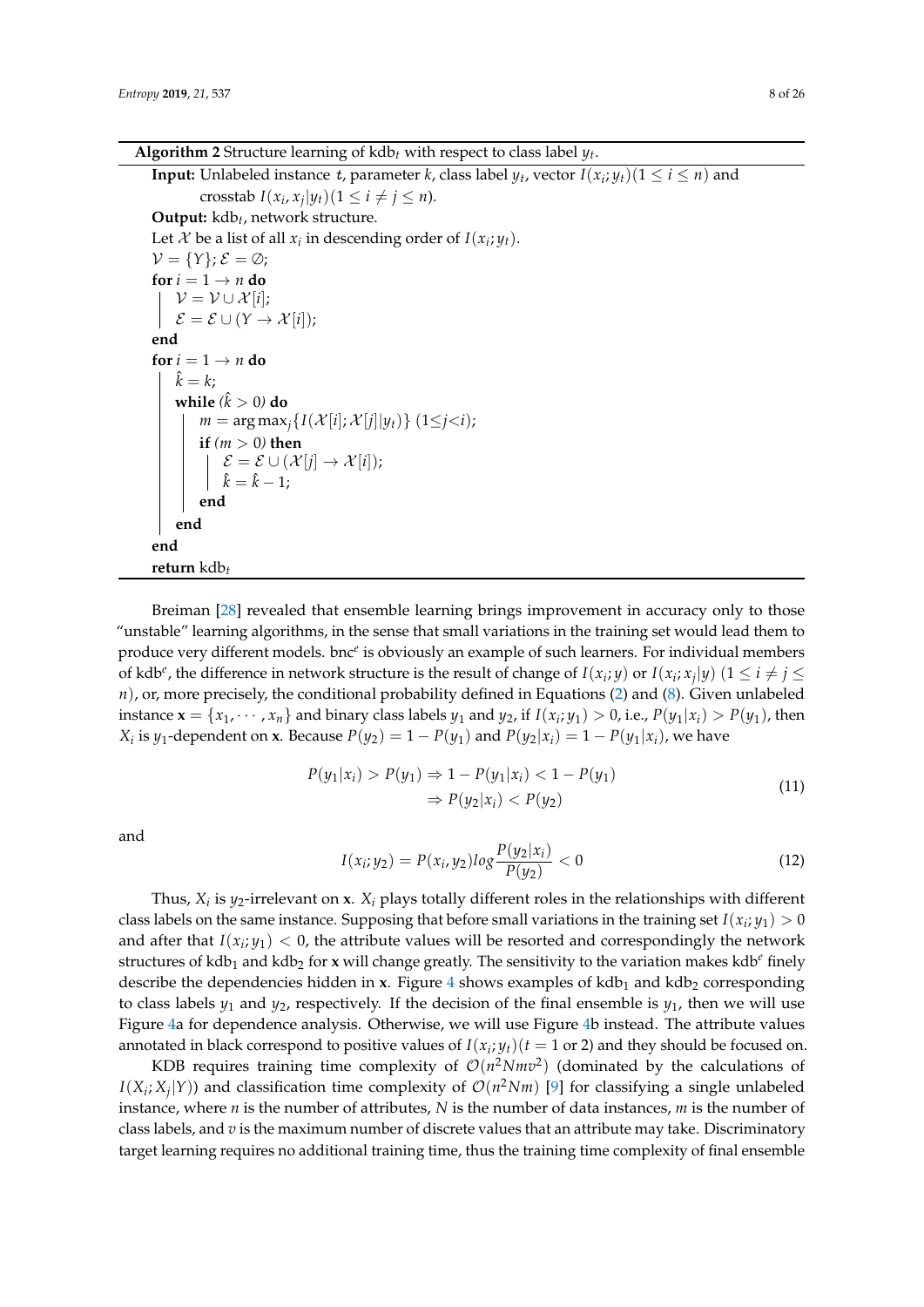<span id="page-8-1"></span>is the same as that of regular KDB. At classification time it requires  $\mathcal{O}(n^2Nm)$  to calculate  $I(x_i; x_j|y)$ , and the same time complexity for classifying a single unlabeled instance.



**Figure 4.** Example of (**a**)  $kdb_1$ , and (**b**)  $kdb_2$ .

## <span id="page-8-0"></span>**4. Experiments and Results**

We compared the performance of our proposed methods kdb*<sup>e</sup>* and KDB*<sup>e</sup>* with several state-of-the-art classifiers. We analyzed the performance in terms of zero-one loss, root mean square error (RMSE), bias and variance on 42 natural domains from the UCI Machine Learning Repository [\[29\]](#page-24-22). These datasets are described in Table [1,](#page-8-2) in ascending order of number of instances. The structure of this section is as follows: we discuss our experimental methodology and evaluation function in details in Section [4.1.](#page-8-3) Section [4.2](#page-9-0) includes comparisons with three classic single-structure BNCs, namely NB, TAN and KDB, as well as one ensemble BNC: AODE. Then, in Section [4.3,](#page-12-0) KDB<sup>e</sup> is compared with Random Forest with 100 decision trees. Section [4.4](#page-16-0) presents a global comparison of all learners considered by applying the Friedman and Nemenyi tests.

<span id="page-8-2"></span>

| Index | <b>Dataset</b>       | Instance | Attribute | Class          | Index | Dataset                | Instance | Attribute | Class          |
|-------|----------------------|----------|-----------|----------------|-------|------------------------|----------|-----------|----------------|
|       | Contact-lenses       | 24       | 4         | 3              | 22    | Kr-vs-kp               | 3196     | 36        | 2              |
| 2     | Labor                | 57       | 16        | $\overline{2}$ | 23    | $Dis$ *                | 3772     | 29        | 2              |
| 3     | Echocardiogram       | 131      | 6         | 2              | 24    | Hypo                   | 3772     | 29        | 4              |
| 4     | Lymphography         | 148      | 18        | $\overline{4}$ | 25    | Sick <sup>*</sup>      | 3772     | 29        | 2              |
| 5     | Sonar                | 208      | 60        | $\overline{2}$ | 26    | Abalone <sup>*</sup>   | 4177     | 8         | 3              |
| 6     | Glass-id             | 214      | 9         | 3              | 27    | Waveform-5000          | 5000     | 40        | 3              |
| 7     | New-thyroid *        | 215      | 5         | 3              | 28    | Phoneme                | 5438     | 7         | 50             |
| 8     | Heart-disease-c      | 303      | 13        | $\overline{2}$ | 29    | Wall-following         | 5456     | 24        | 4              |
| 9     | Soybean-large        | 307      | 35        | 19             | 30    | Page-blocks            | 5473     | 10        | 5              |
| 10    | Ionosphere*          | 351      | 34        | 2              | 31    | Satellite <sup>*</sup> | 6435     | 36        | 6              |
| 11    | Dermatology          | 366      | 34        | 6              | 32    | Thyroid                | 9169     | 29        | 20             |
| 12    | House-votes-84 *     | 435      | 16        | 2              | 33    | Pendigits              | 10,992   | 16        | 10             |
| 13    | Chess <sup>*</sup>   | 551      | 39        | $\overline{2}$ | 34    | Sign                   | 12,546   | 8         | 3              |
| 14    | Sovbean <sup>*</sup> | 683      | 35        | 19             | 35    | Nursery                | 12,960   | 8         | 5              |
| 15    | Breast-cancer-w      | 699      | 9         | $\overline{2}$ | 36    | Magic                  | 19,020   | 10        | $\overline{2}$ |
| 16    | Tic-tac-toe          | 958      | 9         | 2              | 37    | Letter-recog           | 20,000   | 16        | 26             |
| 17    | Vowel                | 990      | 13        | 11             | 38    | Adult *                | 48,842   | 14        | 2              |
| 18    | $Car*$               | 1728     | 6         | 4              | 39    | Shuttle <sup>*</sup>   | 58,000   | 9         | 7              |
| 19    | Mfeat-mor            | 2000     | 6         | 10             | 40    | Connect-4              | 67,557   | 42        | 3              |
| 20    | Segment              | 2310     | 19        | 7              | 41    | Waveform *             | 100,000  | 21        | 3              |
| 21    | Hypothyroid *        | 3163     | 25        | 2              | 42    | Localization           | 164,860  | 5         | 11             |

**Table 1.** Datasets. Imbalanced datasets are annotated with the symbol "\*".

# <span id="page-8-3"></span>*4.1. Experimental Methodology and Evaluation Function*

The experiments for all BNCs used C++ software (NetBeans 8.0.2) specially designed to deal with classification problems. Each algorithm was tested on each dataset using 10-fold cross validation.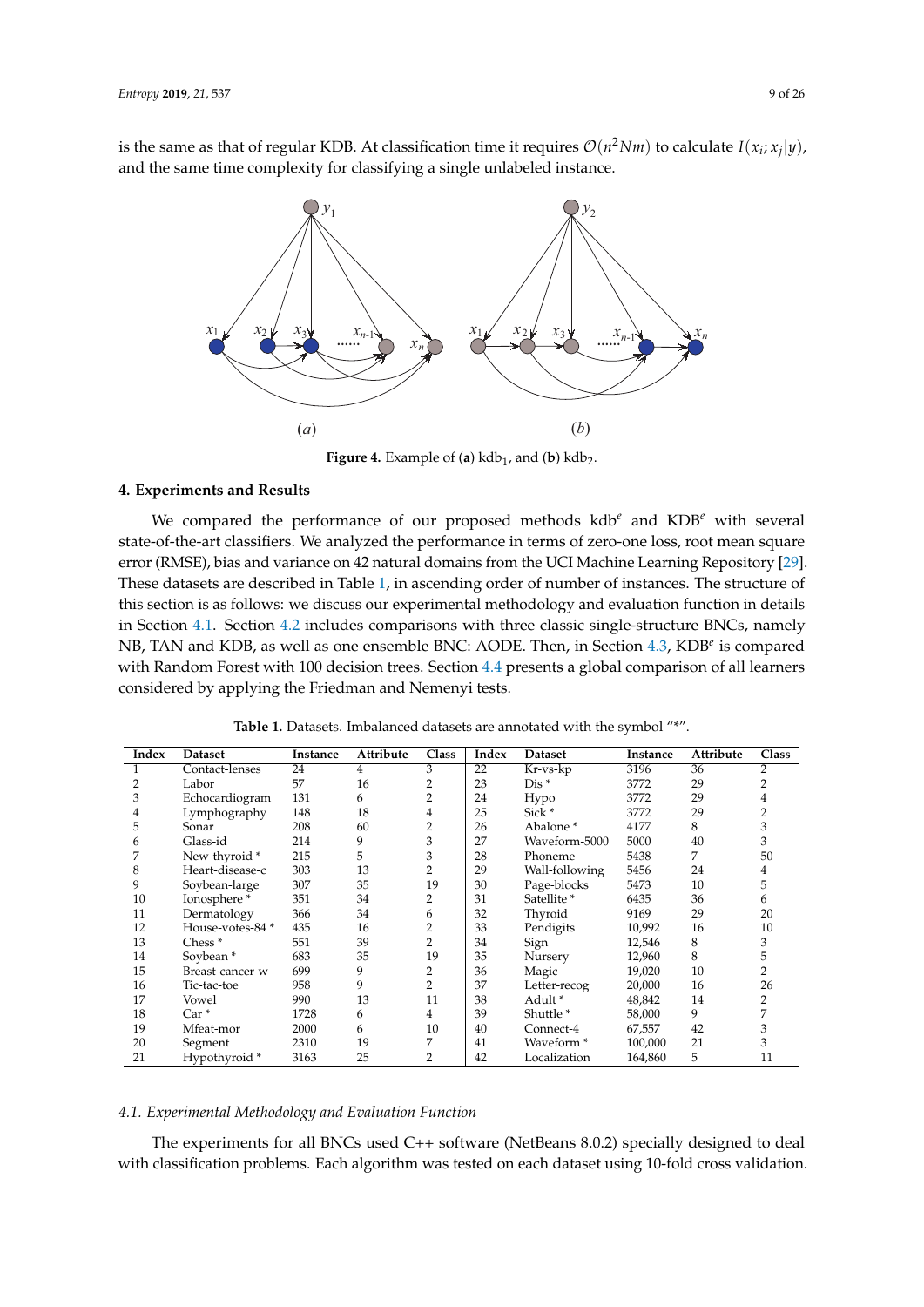All experiments were conducted on a desktop computer with an Intel(R) Core(TM) i3-6100 CPU  $\omega$ 3.70 GHz, 64 bits and 4096 MB of memory(Dell Vostro 2667, Changchun, China).

- $\frac{\text{Win}}{\text{Draw}}$  Lose  $\frac{\text{W}}{\text{D}}$ , Record: When two algorithms were compared, we counted the number of datasets for which one algorithm performed better, equally well or worse than the other on a given measure. We considered there exists a significant difference if the output of a one-tailed binomial sign test was less than 0.05.
- Missing Values: Missing values for qualitative attributes were replaced with modes, and those for quantitative attributes were replaced with means from the training data.
- Numeric Attributes: For each dataset, we used MDL (Minimum Description Length) discretization [\[30\]](#page-24-23) to discretize numeric attributes.
- Dataset Sizes: Datasets were categorized in terms of their sizes. That is, datasets with instances  $<$ 1000,  $\ge$ 1000 and  $<$ 10,000,  $\ge$ 10,000 were denoted as small size, medium size and large size, respectively. We report results on these sets to discuss suitability of a classifier for datasets of different sizes.
- Zero-one loss: Zero-one loss can be used to measure the extent to which a learner correctly identifies the class label of an unlabeled instance. Supposing  $\psi$  and  $\hat{\psi}$  are the true class label and that generated by a learning algorithm, respectively, given *M* unlabeled test instances, the zero-one loss function is defined as

$$
\xi(y,\hat{y}) = \frac{\sum_{i=1}^{M} 1 - \varrho(y_i, \hat{y}_i)}{M},
$$

where  $\varrho(y_i, \hat{y}_i) = 1$  if  $y_i = \hat{y}_i$  and 0 otherwise.

Bias and variance: The bias-variance decomposition proposed by Kohavi and Wolpert [\[31\]](#page-24-24) provides valuable insights into the components of the zero-one loss of learned classifiers. Bias measures how closely the classifier can describe the decision boundary, which is defined as

$$
bias = \frac{1}{2} \sum_{\hat{y}, y \in Y} [P(\hat{y}|\mathbf{x}) - P(y|\mathbf{x})]^2,
$$

where **x** is the combination of any attribute value. Variance measures the sensitivity of the classifier to variations in the training data, which is defined as

*variance* = 
$$
\frac{1}{2}[1 - \sum_{\hat{y} \in Y} P(\hat{y}|\mathbf{x})^2].
$$

RMSE: For each instance, RMSE accumulates the squared error, where the error is the difference between 1.0 and the probability estimated by the classifier for the true class for the instance, and then computes the squared root of the mean of the sum, which is defined as

RMSE = 
$$
\sqrt{\frac{1}{s} \sum_{i=1}^{s} (1 - P(\hat{y}|\mathbf{x}))^2}
$$
,

where *s* is the sum of training instances.

# <span id="page-9-0"></span>*4.2. KDB<sup>e</sup> Versus Classic BNCs*

We compared KDB*<sup>e</sup>* with several classic BNCs, namely NB, TAN, KDB and AODE. Sahami [\[9\]](#page-24-4) proposed the notion of *k*-dependence BNC, which allows each attribute *X<sup>i</sup>* to have a maximum of *k* attributes as parents. NB and TAN are, respectively, 0-dependence and 1-dependence BNCs. To clarify the effect of dependence complexity, we set  $k = 2$  for both KDB and KDB<sup>e</sup>.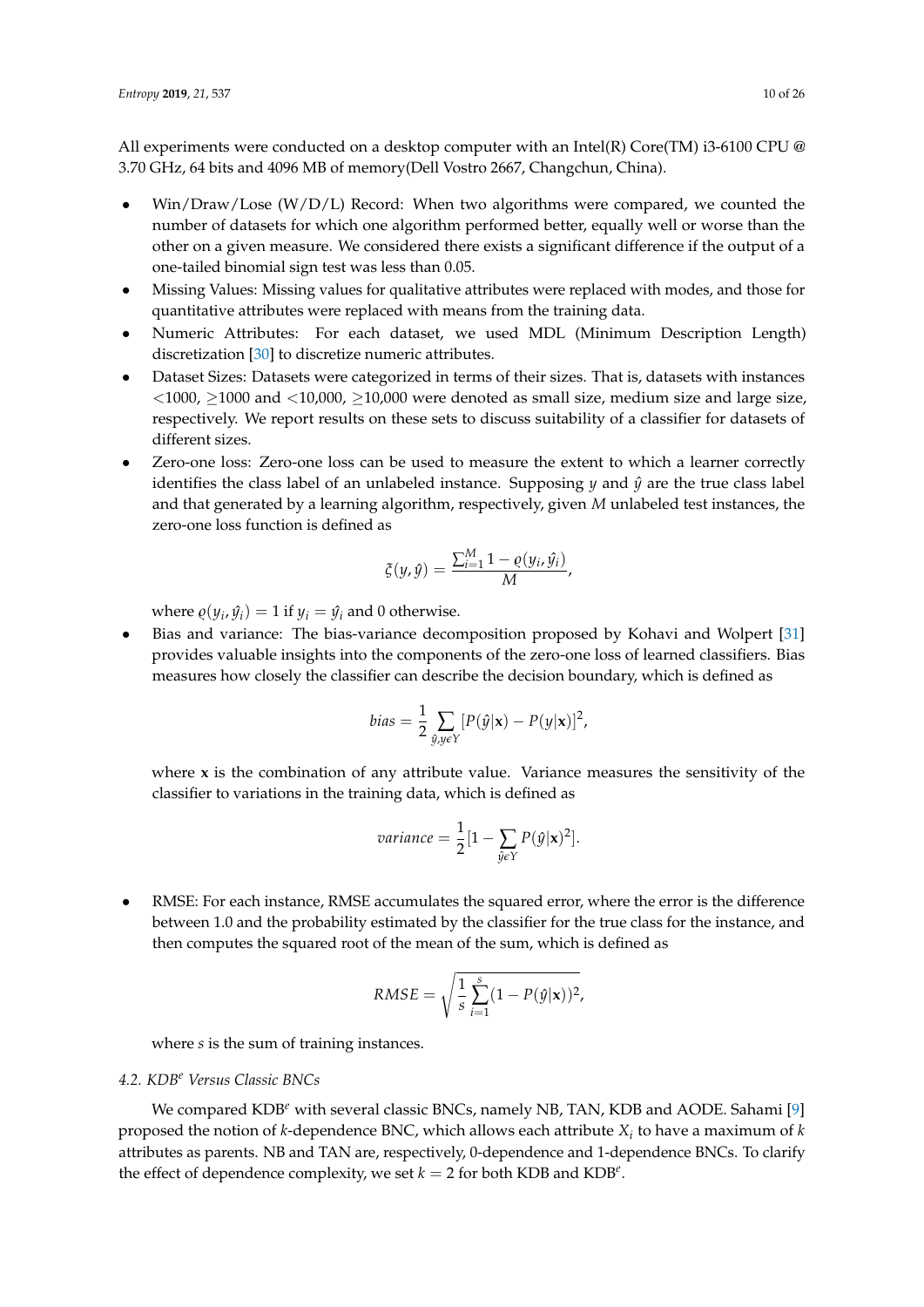The detailed results in terms of zero-one loss and RMSE are shown in Tables [A1](#page-19-0) and [A2](#page-20-0) in Appendix [A,](#page-18-0) respectively. Tables [2](#page-10-0) and [3](#page-10-1) show W/D/L records summarizing the relative zero-one loss and RMSE of different BNCs. When *k* = 2, NB, TAN and KDB can, respectively, represent 0, *n* − 1 and 2*n* − 3 conditional dependencies, where *n* is the number of predictive attributes. As shown in Table [1,](#page-8-2) since *n* > 3 holds for all datasets, 2*n* − 3 > *n* − 1 also holds. Thus, KDB can represent the largest number of dependencies among all. With respect to zero-one loss, NB represents no conditional dependencies due to its independence assumption and performed the worst in general. As the dependence degree or structure complexity increased, KDB was competitive compared to NB and TAN. AODE performed better than the other single-structure BNCs due to its ensemble mechanism. Surprisingly, kdb*<sup>e</sup>* had significantly better zero-one loss performance than NB, TAN and KDB. When discriminatory target learning was introduced for discovery of dependencies that exist in different unlabeled instances, the final ensemble KDB<sup>e</sup> could possess significant advantage over other classifiers. For example, KDB*<sup>e</sup>* beat KDB in 26 domains and lost only in three in terms of zero-one loss. RMSE-wise, KDB*<sup>e</sup>* still performed the best. For instance, KDB*<sup>e</sup>* enjoyed a significant advantage over TAN (20/19/3). When compared to KDB, KDB<sup>e</sup> also achieved superior performance, with 17 wins and 5 losses.

<span id="page-10-0"></span>**Table 2.** W/D/L comparison results of zero-one loss on all datasets.

|             | NB     | <b>TAN</b> | <b>KDB</b> | <b>AODE</b>              | $kdb^e$ |
|-------------|--------|------------|------------|--------------------------|---------|
| <b>TAN</b>  | 29/7/6 |            |            |                          |         |
| <b>KDB</b>  | 30/5/7 | 20/9/13    |            | $\overline{\phantom{0}}$ |         |
| <b>AODE</b> | 33/5/4 | 16/14/12   | 20/6/16    |                          |         |
| $kd b^e$    | 30/5/7 | 17/18/7    | 20/11/11   | 13/15/14                 |         |
| $KDB^e$     | 34/3/5 | 23/13/6    | 26/13/3    | 22/10/10                 | 14/20/8 |

**Table 3.** W/D/L comparison results of RMSE on all datasets.

<span id="page-10-1"></span>

|             | NB     | <b>TAN</b> | <b>KDB</b> | <b>AODE</b> | $kdb^e$ |
|-------------|--------|------------|------------|-------------|---------|
| <b>TAN</b>  | 32/4/6 |            |            |             |         |
| <b>KDB</b>  | 32/4/6 | 16/19/7    |            |             |         |
| <b>AODE</b> | 29/9/4 | 16/19/7    | 15/15/12   |             |         |
| $kd b^e$    | 30/5/7 | 9/21/12    | 11/17/14   | 7/19/16     |         |
| $KDB^e$     | 34/3/5 | 20/19/3    | 17/20/5    | 17/17/8     | 21/21/0 |

To make the experimental results more intuitive, from the viewpoints of the ensemble mechanism and structure complexity, Figure [5a](#page-11-0),c shows the comparisons of KDB*<sup>e</sup>* , KDB and AODE in terms of zero-one loss, whereas Figure [5b](#page-11-0),d shows the comparisons for RMSE. The red squared symbols are used to indicate significant advantages of KDB*<sup>e</sup>* over the other BNCs. In Figure [5a](#page-11-0),b, only two points are far above the diagonal line, thus the negative effect caused by discriminatory target learning was negligible. In contrast, many more points are below the diagonal line, which means that discriminatory target learning worked effectively in most cases. A notable case is Waveform dataset, where discriminatory target learning helped to substantially reduce classification error, such as the reduction from 0.0256 to 0.0193 for zero-one loss and from 0.1145 to 0.0901 for RMSE. When comparing KDB*<sup>e</sup>* with AODE, it can be seen in Figure [5c](#page-11-0),d that there are still many points below the diagonal line, which means that KDB*<sup>e</sup>* enjoyed a significant advantage over AODE. For example, a notable case is our largest dataset Localization, where the zero-one loss of KDB<sup>e</sup> (0.2743) was much lower than that of AODE (0.3596).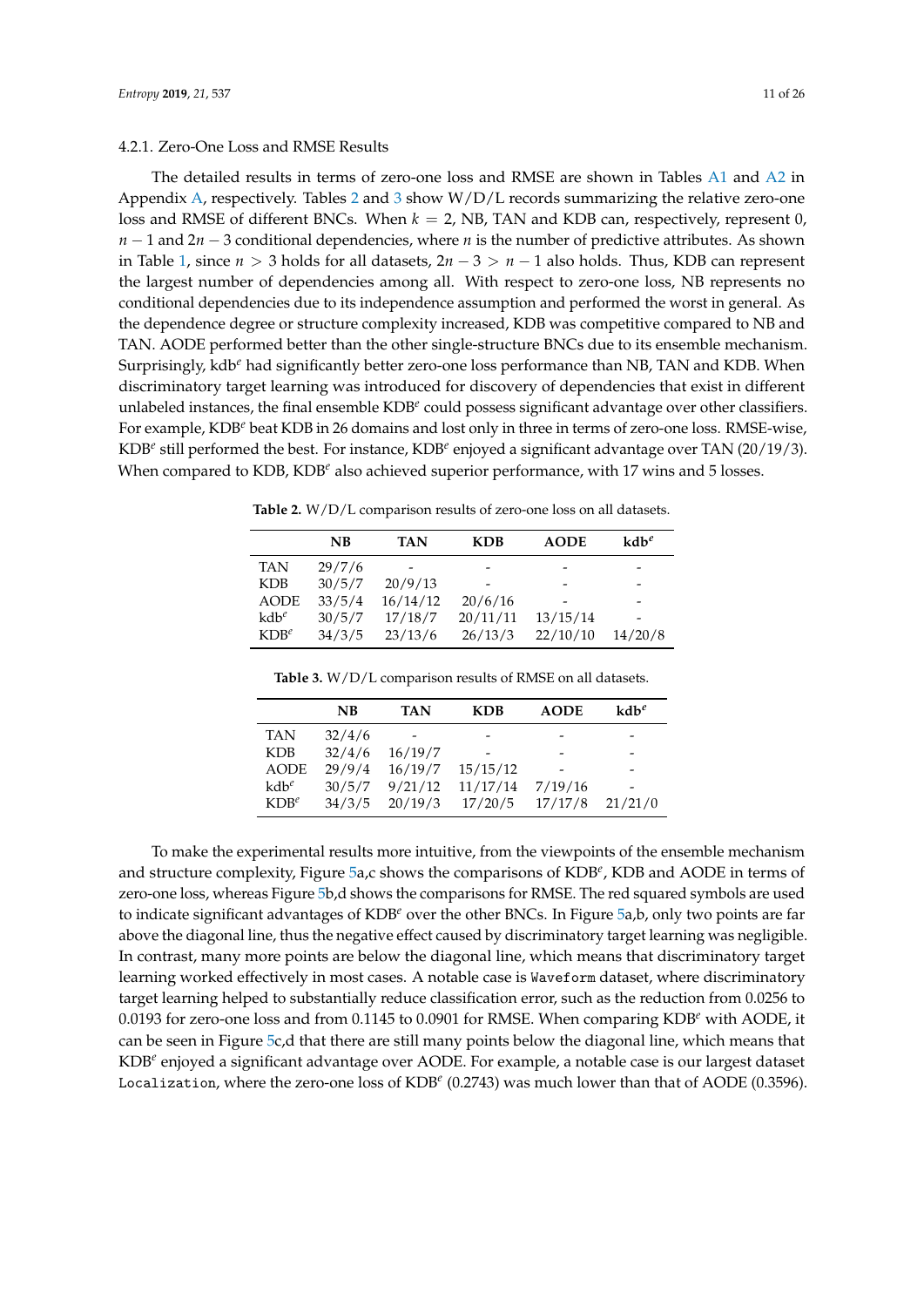<span id="page-11-0"></span>

**Figure 5.** Scatter plot of zero-one loss and RMSE comparisons for KDB*<sup>e</sup>* , KDB and AODE.

# 4.2.2. Bias and Variance Results

The detailed results in terms of bias and variance are shown in Tables [A3](#page-21-0) and [A4](#page-22-0) in Appendix [A,](#page-18-0) respectively. The W/D/L records with respect to bias and variance results are shown in Tables [4](#page-12-1) and [5,](#page-12-2) respectively. We can observe in Table [4](#page-12-1) that ensemble classifiers, i.e., AODE and kdb<sup>e</sup>, performed better than TAN but worse than KDB, although these results were not always statistically significant. NB still performed the worst. High-dependence structure or ensemble construction strategy could help reduce the bias. Jointly applying both helped KDB*<sup>e</sup>* reduce bias significantly. For example, KDB*<sup>e</sup>* performed better than TAN (26/9/7) and KDB (11/27/4).

In terms of variance, since the network structures of NB and AODE are definite and irrelevant to the variation of the training data, the independence assumption helped reduce the variance significantly. KDB was the most sensitive to the variation in training data among all classifiers. As discussed in Section [3,](#page-4-0) discriminatory target learning made kdb*<sup>e</sup>* underfit training data and overfit the unlabeled instance. When kdb*<sup>e</sup>* was integrated with regular KDB, discriminatory target learning helped to reduce the variance and the final ensemble classifier, i.e., KDB*<sup>e</sup>* , performed the best only after NB and AODE.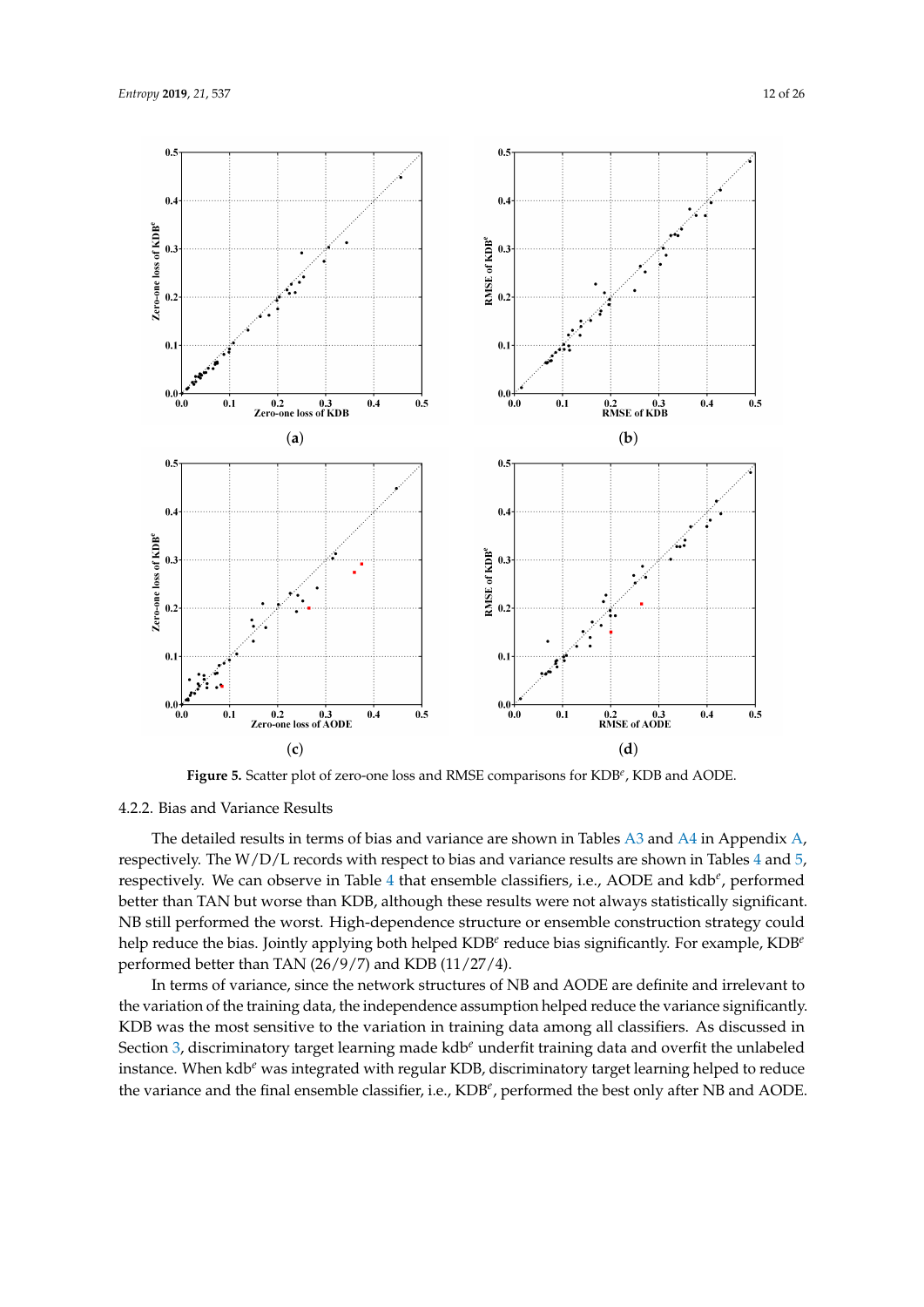<span id="page-12-1"></span>

|             | NB     | <b>TAN</b> | <b>KDB</b> | <b>AODE</b> | $kdb^e$ |
|-------------|--------|------------|------------|-------------|---------|
| <b>TAN</b>  | 30/5/7 |            |            |             |         |
| <b>KDB</b>  | 30/5/7 | 25/9/8     |            |             |         |
| <b>AODE</b> | 32/7/3 | 18/14/10   | 15/4/23    |             |         |
| $kd b^e$    | 31/3/8 | 20/10/12   | 15/8/19    | 16/11/15    |         |
| $KDB^e$     | 32/3/7 | 26/9/7     | 11/27/4    | 21/13/8     | 17/18/7 |

**Table 4.** W/D/L comparison results of bias on all datasets.

<span id="page-12-2"></span>**Table 5.** W/D/L comparison results of variance on all datasets.

|             | NB     | <b>TAN</b> | <b>KDB</b> | <b>AODE</b> | $kdb^e$ |
|-------------|--------|------------|------------|-------------|---------|
| <b>TAN</b>  | 4/3/35 |            |            |             |         |
| <b>KDB</b>  | 8/1/33 | 9/7/26     |            |             |         |
| <b>AODE</b> | 9/8/25 | 30/8/4     | 34/3/5     |             |         |
| $kdb^e$     | 7/1/34 | 19/13/10   | 30/4/8     | 6/10/26     |         |
| $KDB^e$     | 8/2/32 | 16/12/14   | 34/8/0     | 7/4/31      | 12/9/21 |

#### 4.2.3. Time Comparison

We compared KDB<sup>e</sup> with the other classic BNCs in terms of training and classification time. Since kdb<sup>e</sup> is a part of KDB<sup>e</sup>, we removed it in this experiment. Figure [6a](#page-12-3),b shows the training and classification time comparisons for all BNCs. Each bar represents the sum of time on 42 datasets in a 10-fold cross-validation experiment. No parallelization techniques were used in any case. As discussed in Section 3, discriminatory target learning requires no additional training time, thus the training time complexity of KDB*<sup>e</sup>* was the same as that of regular KDB. Due to the structure complexity, KDB*<sup>e</sup>* and KDB required a bit more time for training than the other BNCs. With respect to classification time, KDB*<sup>e</sup>* took a little more time than the other BNCs. The reason lies in that KDB*<sup>e</sup>* learned kdb*<sup>e</sup>* for each unlabeled test instance, while the other BNCs only needed to directly calculate the joint probabilities. In general, discriminatory target learning helped to significantly improve the classification performance of its base classifier at the cost of a small increase in time consumption, which is perfectly acceptable.

<span id="page-12-3"></span>

**Figure 6.** Training and classification time comparisons for BNCs.

#### <span id="page-12-0"></span>*4.3. KDB<sup>e</sup> Versus Random Forest*

To further illustrate the performance of our proposed discriminatory target learning framework, we compared KDB*<sup>e</sup>* with a powerful learner, i.e., Random forest.Random forest (RF) is a combination of decision tree predictors, where each tree is trained on data selected at random but with replacement from the original data [\[10\]](#page-24-5). As the number of trees in the forest becomes large, the classification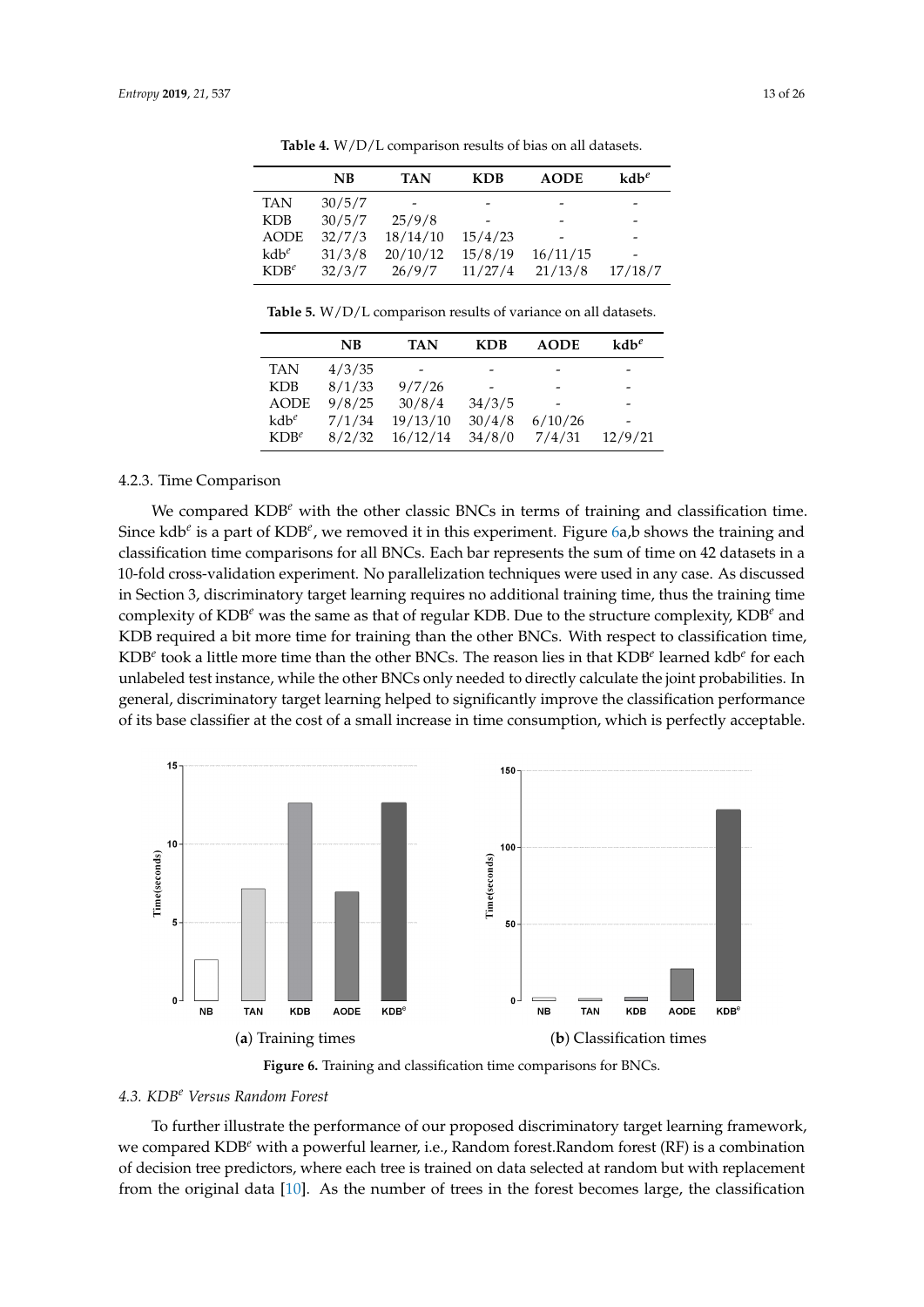error for forests tends to converge to a limit. RF is an effective tool in prediction. RF can process high-dimensional data (that is, data with a lot of features) without making feature selection. Furthermore, due to the random mechanism, RF has the capacity to deal with imbalanced datasets or data with numerous missing values. Moreover, the framework in terms of strength of the individual predictors and their correlations gives insight into the ability of the RF to predict [\[10\]](#page-24-5). Because of its high classification accuracy, RF has been applied to many scientific fields, e.g., ecology and agriculture [\[32\]](#page-24-25). In our experiment, RF with 100 decision trees was used. The detailed results of RF in terms of zero-one loss, RMSE, bias and variance can be found in Tables [A1–](#page-19-0)[A4](#page-22-0) in Appendix [A,](#page-18-0) respectively. Table [6](#page-13-0) shows the W/D/L records with different dataset sizes. When zero-one loss was compared, KDB*<sup>e</sup>* won more frequently than RF, especially on small and medium datasets. The results indicate 10/4/3 on small datasets and 7/4/4 on medium datasets. The reason may lie in that 100 decision trees are complex and tend to overfit the training data. RMSE-wise, KDB*<sup>e</sup>* also performed better than RF, which is shown as 16 wins and 11 losses. Bias and variance comparison of KDB*<sup>e</sup>* and RF (Table [6\)](#page-13-0) suggested that KDB<sup>e</sup> is a low variance and high bias classifier. One can expect it to work extremely well on small and medium datasets. This is evident in Table [6](#page-13-0) showing the zero-one loss and RMSE comparisons. KDB*<sup>e</sup>* beat RF on 26 datasets and lost on 12 datasets with respect to variance. Thus, the advantages of KDB*<sup>e</sup>* over RF in terms of zero-one loss and RMSE could be attributed to the change in variance. Since the variance term increased as the algorithm became more sensitive to the change in labeled training data, obviously, discriminatory target learning helped to alleviate the negative effect caused by overfitting.

**Table 6.** W/D/L records between KDB*<sup>e</sup>* and RF.

<span id="page-13-0"></span>

|               | A11      | Small  | Medium | Large |
|---------------|----------|--------|--------|-------|
| Zero-one loss | 20/10/12 | 10/4/3 | 7/4/4  | 3/2/5 |
| <b>RMSE</b>   | 16/15/11 | 4/9/4  | 8/4/3  | 4/2/4 |
| Bias          | 11/11/20 | 5/1/11 | 5/5/5  | 1/5/4 |
| Variance      | 26/4/12  | 11/3/3 | 7/1/7  | 8/0/2 |

Besides, we display the time comparisons between KDB*<sup>e</sup>* and RF in Figure [7.](#page-14-0) It is obvious that KDB*<sup>e</sup>* enjoyed a great advantage over RF in terms of training time on datasets of all sizes. This advantage could be attributed to that KDB*<sup>e</sup>* only learned a regular KDB for every dataset during the training phase while RF needed to train 100 decision trees. When comparing classification time, the performance of KDB*<sup>e</sup>* and RF showed a slight reversal. Learning kdb*<sup>e</sup>* for each unlabeled test instance made KDB*<sup>e</sup>* take a bit more time than RF. However, when comparing on small and medium datasets, the advantage of RF over KDB*<sup>e</sup>* was not significant. To conclude, on small and medium datasets, KDB*<sup>e</sup>* had a significantly better zero-one loss performance and better RMSE than RF. This was packaged with KDB*<sup>e</sup>* 's far superior training times and competitive classification times over RF, which makes KDB*<sup>e</sup>* an excellent alternative to RF, especially for dealing with small and medium datasets.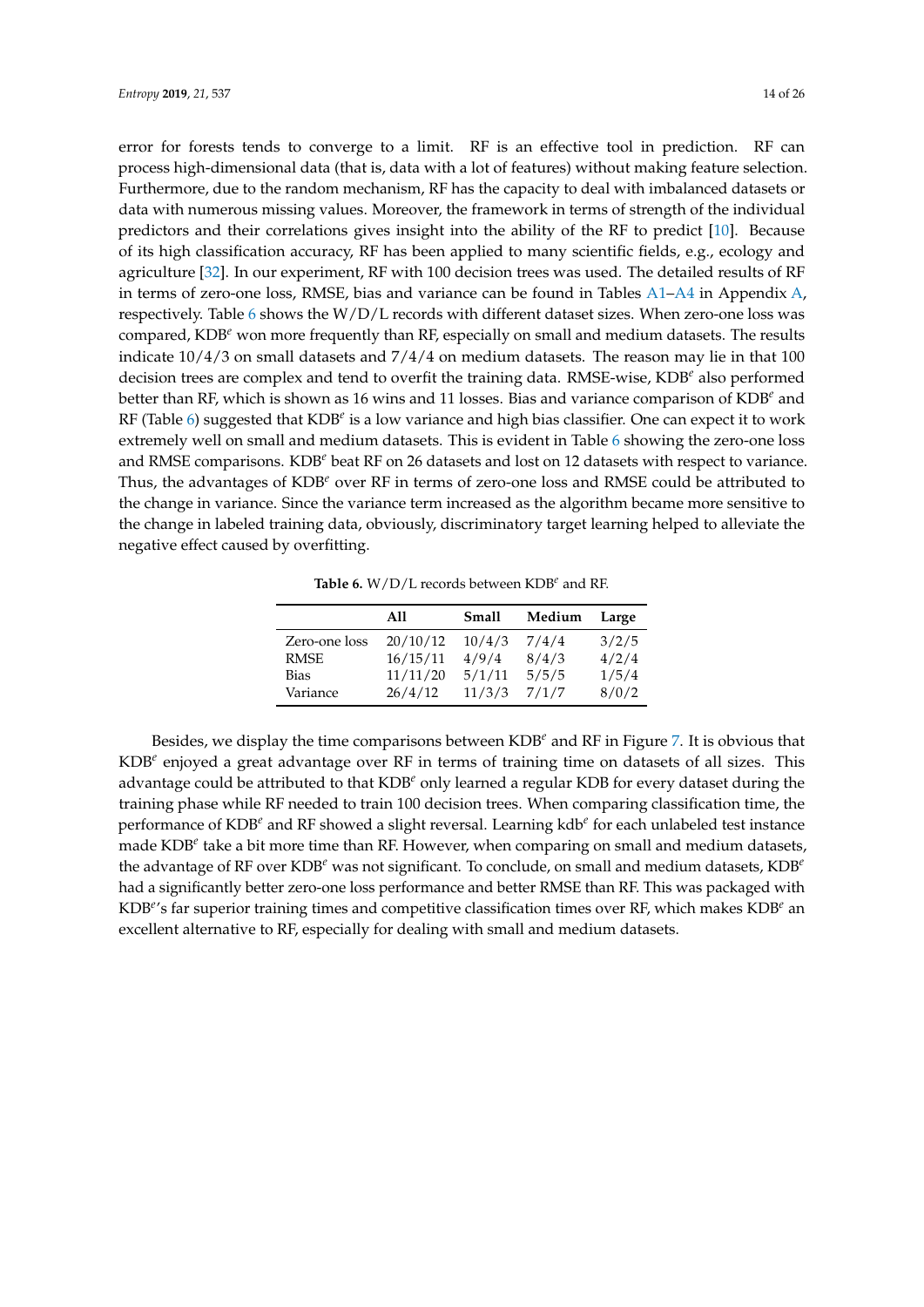<span id="page-14-0"></span>

**Figure 7.** Training and classification time comparisons between KDB*<sup>e</sup>* and RF.

### 4.3.1. Discussion

RF has been applied to several scientific fields and associated research areas [\[32\]](#page-24-25), because of its high classification accuracy. However, RF is more negatively affected in terms of computation consumption (memory and time) by dataset sizes than BNCs [\[19\]](#page-24-26). Furthermore, due to the random mechanism, RF is sometimes criticized for difficulty giving a clear semantic explanation of the combined result that is outputted by numerous decision trees. In contrast, our proposed discriminatory target learning framework considers not only the dependence relationships that exist in the training data, but also that hidden in unlabeled test instances, which makes the final model highly interpretable. KDB*<sup>e</sup>* outperformed RF in terms of zero-one loss, RMSE and variance, especially on small and medium size datasets, while RF beat KDB<sup>e</sup> in terms of bias. Moreover, RF required substantially more time for training and KDB<sup>e</sup> took a bit more time for classifying.

To illustrate the better interpretability of KDB*<sup>e</sup>* than that of RF, we took medical diagnostic application as an example. The Heart-disease-c dataset [\(http://archive.ics.uci.edu/ml/datasets/](http://archive.ics.uci.edu/ml/datasets/Heart+Disease) [Heart+Disease\)](http://archive.ics.uci.edu/ml/datasets/Heart+Disease) from UCI Machine Learning Repository was collected from Cleveland Clinic Foundation, containing 13 attributes and two class labels. The detailed description of this dataset is shown in Table [7.](#page-15-0) The zero-one loss results of KDB, RF and KDB*<sup>e</sup>* are 0.2244, 0.2212 and 0.2079, respectively. KDB learned from training data can describe the general conditional dependencies, while for a certain instance some of dependence relationships may hold instead of all the dependencies shown in KDB. In contrast, kdb<sup>e</sup> can encode the most possible local conditional dependencies hidden in one single test instance. We argue that an ideal phenomenon is that KDB and kdb*<sup>e</sup>* are complementary to each other for classification and they may focus on different key points. To prove this, randomly taking an instance from Heart-disease-c dataset as an example, the detail of this instance is shown as,  $\mathcal{T} = \{x_0 = 57, x_1 = 1, x_2 = 3, x_3 = 150, x_4 = 168, x_5 = 0, x_6 = 0, x_7 = 174, x_8 = 0, x_9 = 0\}$ 1.6,  $x_{10} = 3$ ,  $x_{11} = 0$ ,  $x_{12} = 3$ . Figures [8](#page-15-1) and [9](#page-15-2) show the structural difference between KDB and the submodels of kdb<sup>*e*</sup>. For KDB, by comparing mutual information  $I(X; Y)$ ,  $\{X_6, X_1, X_{12}\}$  are the first three key attributes for this dataset. There are 23 arcs in the structure of KDB which represent the conditional dependencies between predictive attributes. However, the values of  $I(X_8; X_1|Y)$ ,  $I(X_8; X_6|Y)$ ,  $I(X_9; X_1|Y)$  and  $I(X_9; X_6|Y)$  are all 0. For the instance  $\mathcal T$ , in Figure [9,](#page-15-2) we can easily find that the structure of kdb<sup>e</sup> differed greatly from that of KDB. The true class label for  $\mathcal T$  is  $y_1$ . KDB misclassified T, while KDB<sup>e</sup> correctly classified the instance. Thus, we can use Figure [9a](#page-15-2) for dependence analysis. By comparing the pointwise  $y_1$ -mutual information,  $\{x_{12}, x_{11}, x_7\}$  are the first three key attribute values for  $T$ . It is worth mentioning that  $X_1$  ranked second in KDB, whereas  $x_1$  ranked last in kdb<sub>y1</sub>. Furthermore, there were only 15 arcs in kdb<sub>y1</sub>, which means that some redundant dependencies were eliminated. In general, KDB*<sup>e</sup>* could utilize the knowledge learned from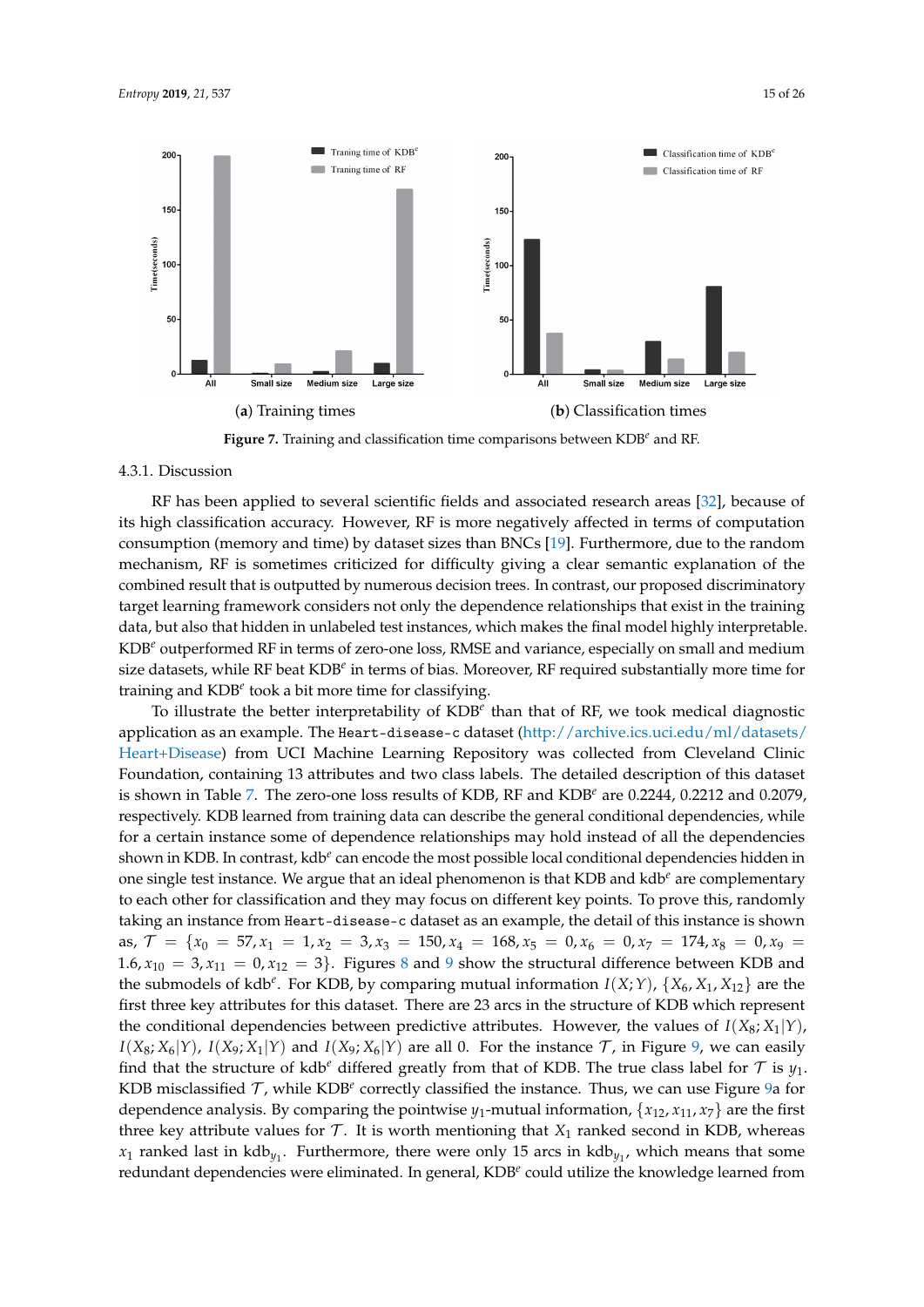<span id="page-15-0"></span>the training data and unlabeled test instances by building different models, which is obviously suitable for precision medical diagnosis.

| Attribute | Description                                                         | Symbol   |
|-----------|---------------------------------------------------------------------|----------|
| age       | real value                                                          | $X_0$    |
| sex       | male or female, $\{0,1\}$                                           | $X_1$    |
| cp        | chest pain type (angina, abnang, notang, asympt), {1,2,3,4}         | $X_2$    |
| trestbps  | resting blood pressure, real value                                  | $X_3$    |
| chol      | cholesterol, real value                                             | $X_4$    |
| fbs       | fasting blood sugar < $120$ (true or false), $\{0,1\}$              | $X_5$    |
| restecg   | resting electrocardiographic results (norm, abn, hyper), {0,1,2}    | $X_6$    |
| thalach   | maximum heart rate achieved, real value                             | $X_7$    |
| exang     | exercise induced angina (true or false), {0,1}                      | X8       |
| oldpeak   | ST depression induced by exercise relative to rest, real value      | X9       |
| slope     | the slope of the peak exercise ST segment (up, flat, down), {1,2,3} | $X_{10}$ |
| ca        | number of vessels colored, real value                               | $X_{11}$ |
| thal      | thal (norm, fixed, rever), $\{3,6,7\}$                              | $X_{12}$ |
| class     | 0 for health, 1 for sick                                            | γ        |

**Table 7.** Description of Heart-disease-c dataset.

<span id="page-15-1"></span>

**Figure 8.** The structure of KDB on Heart-disease-c dataset.

<span id="page-15-2"></span>

**Figure 9.** The structure of submodels of kdb*<sup>e</sup>* .

## 4.3.2. Imbalanced Datasets

There are 15 imbalanced datasets in our experiments, which are annotated with the symbol "\*" in Table [1.](#page-8-2) To prove that KDB*<sup>e</sup>* has the capacity to deal with imbalanced datasets, we conducted a set of experiments to compare the performance of KDB*<sup>e</sup>* with RF in terms of extended Matthews correlation coefficient (MCC). The MCC provides a balanced measure for skewed datasets by taking into account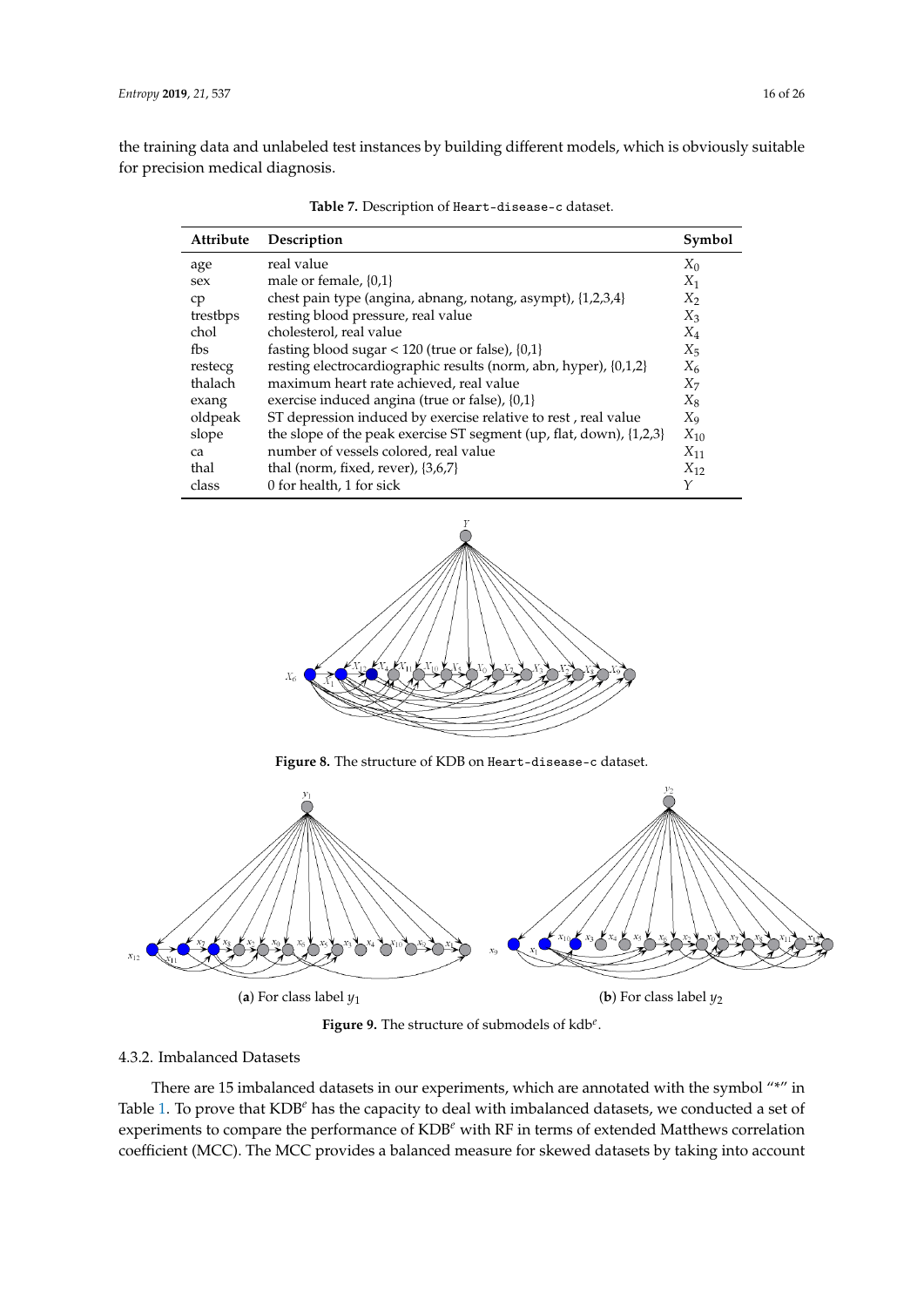the class distribution [\[33\]](#page-24-27). The classification results can be shown in the form of a confusion matrix as follows:

$$
\begin{bmatrix}\nN_{11} & \cdots & N_{1m} \\
\vdots & \ddots & \vdots \\
N_{m1} & \cdots & N_{mm}\n\end{bmatrix}
$$
\n(13)

Each entry  $N_{ii}$  of the matrix gives the number of instances, whose true class was  $Y_i$  that were actually assigned to  $Y_i$ , where  $1 \leq i \leq m$ . Each entry  $N_{ij}$  of the matrix gives the number of instances, whose true class was  $Y_i$  that were actually assigned to  $Y_j$ , where  $i \neq j$  and  $1 \leq i, j \leq m$ . Given the confusion matrix, the extended MCC can be calculated as follow,

$$
MCC = \frac{\sum_{mij} N_{ii} N_{jm} - N_{ij} N_{mi}}{\sqrt{\sum_{i} (\sum_{j} N_{ij}) (\sum_{j',i' \neq i} N_{i'j'})} \sqrt{\sum_{i} (\sum_{j} N_{ji}) (\sum_{j',i' \neq i} N_{j'i'})}}
$$
(14)

Note that the MCC reaches its best value at 1, which represents a perfect prediction, and worst value at −1, which indicates a total disagreement between the predicted and observed classifications. Figure [10](#page-16-1) shows the scatter plot of KDB*<sup>e</sup>* and RF in terms of MCC. We can see that many points fall close to the diagonal line, which means that KDB*<sup>e</sup>* achieved competitive results compared with RF. Furthermore, there are three points far above the diagonal line, which means KDB<sup>e</sup> enjoys significant advantages on these datasets. A notable case is Dis dataset annotated with red color, where the MCC of KDB*<sup>e</sup>* (0.4714) was much higher than that of RF (0.3710). In general, KDB*<sup>e</sup>* had the capacity to handle the imbalanced datasets.

<span id="page-16-1"></span>

**Figure 10.** The scatter plot of KDB*<sup>e</sup>* and RF in terms of MCC. Dis dataset is annotated with red color, which is a notable case where KDB*<sup>e</sup>* enjoys significant advantages.

## <span id="page-16-0"></span>*4.4. Global Comparison of All Classifiers*

In this section, to assess whether the overall differences in performance of these learners was statistically significant, we employed the Friedman test [\[34\]](#page-25-0) and the post-hoc Nemenyi test, as recommended by Demšar [\[35\]](#page-25-1). The Friedman test is a non-parametric test for multiple hypotheses testing. It ranks the algorithms for each dataset separately: the best performing algorithm getting the rank of 1, the second best ranking 2, and so on. In case of ties, average ranks are assigned. The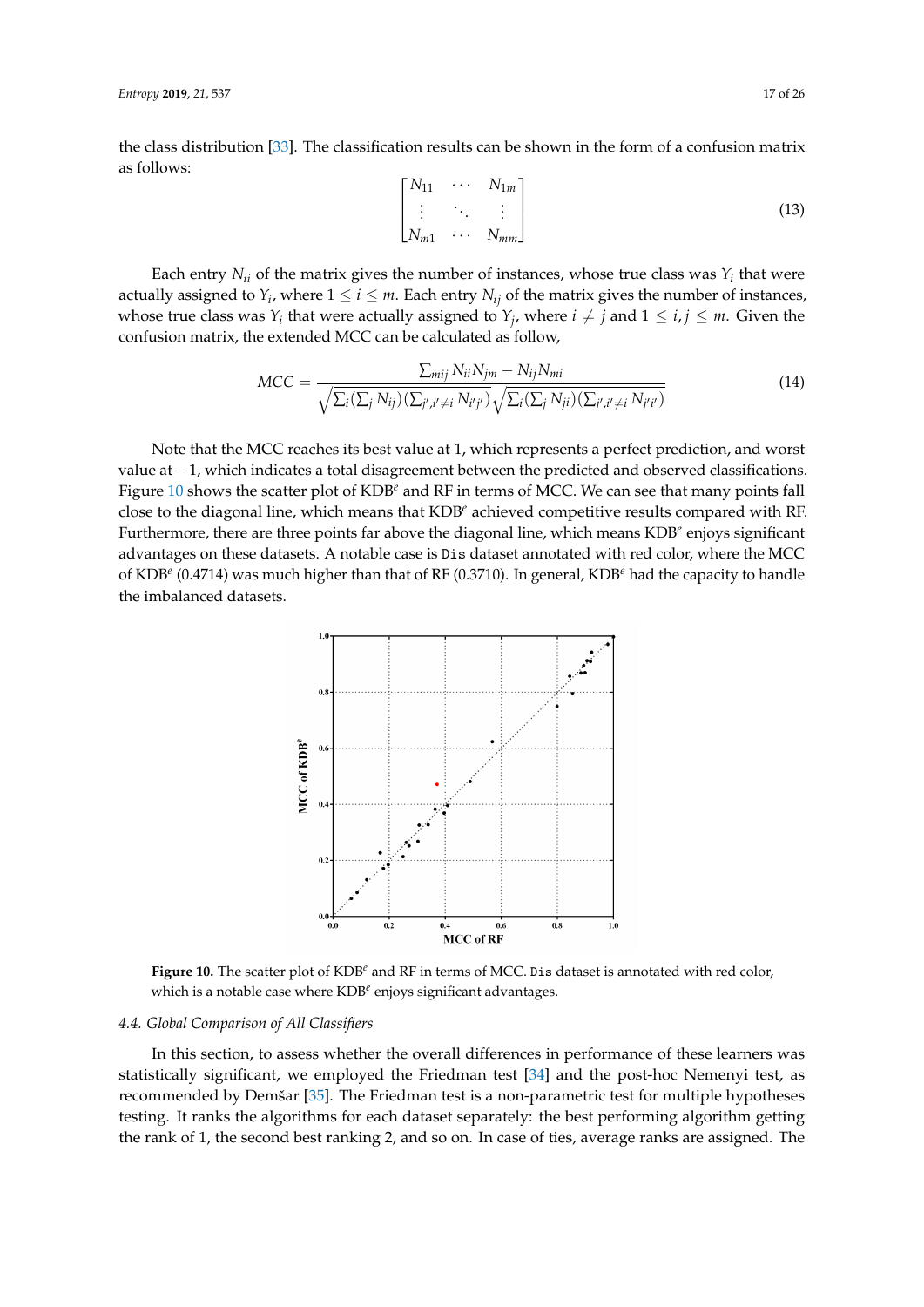null-hypothesis is that all of the algorithms perform almost equivalently and there is no significant difference in terms of average ranks. The Friedman statistic can be computed as follows:

$$
\chi_F^2 = \frac{12}{Nt(t+1)} \sum_{j=1}^t R_j^2 - 3N(t+1),\tag{15}
$$

where  $R_j = \sum_i r_i^j$  $\frac{j}{i}$  and  $r_i^j$ *i* is the rank of the *j*th of *t* algorithms on the *i*th of *N* datasets. The Friedman statistic is distributed according to  $\chi_F^2$  with *t* − 1 degrees of freedom. Thus, for any pre-determined level of significance *α*, the null hypothesis will be rejected if  $\chi^2_F > \chi^2_\alpha$ . The critical value of  $\chi^2_\alpha$  for  $\alpha = 0.05$  with six degrees of freedom is 12.592. The Friedman statistics of zero-one loss and RMSE were 53.65 and 60.49, which were both larger than 12.592. Hence, the null-hypotheses was rejected. According to the detailed results of rank shown in Tables [A5](#page-22-1) and [A6](#page-23-4) in Appendix [A,](#page-18-0) Figure [11](#page-17-0) plots the average ranks across all datasets, along with the standard deviation for each learner. When assessing the calibration of the probability estimates using zero-one loss, KDB*<sup>e</sup>* obtained the lowest average rank of 2.5952, followed by kdb*<sup>e</sup>* with 3.5595 and RF with 3.7024 (very close to those for AODE). When assessing performance using RMSE, KDB<sup>e</sup> still performed the best, followed by RF with 3.4285 and AODE with 3.7500. We found NB at the other extreme on both measures, with average ranks 5.8690 and 5.9523 out of a total of seven learners.

<span id="page-17-0"></span>

**Figure 11.** Average ranks in terms of zero-one loss and RMSE for all learners.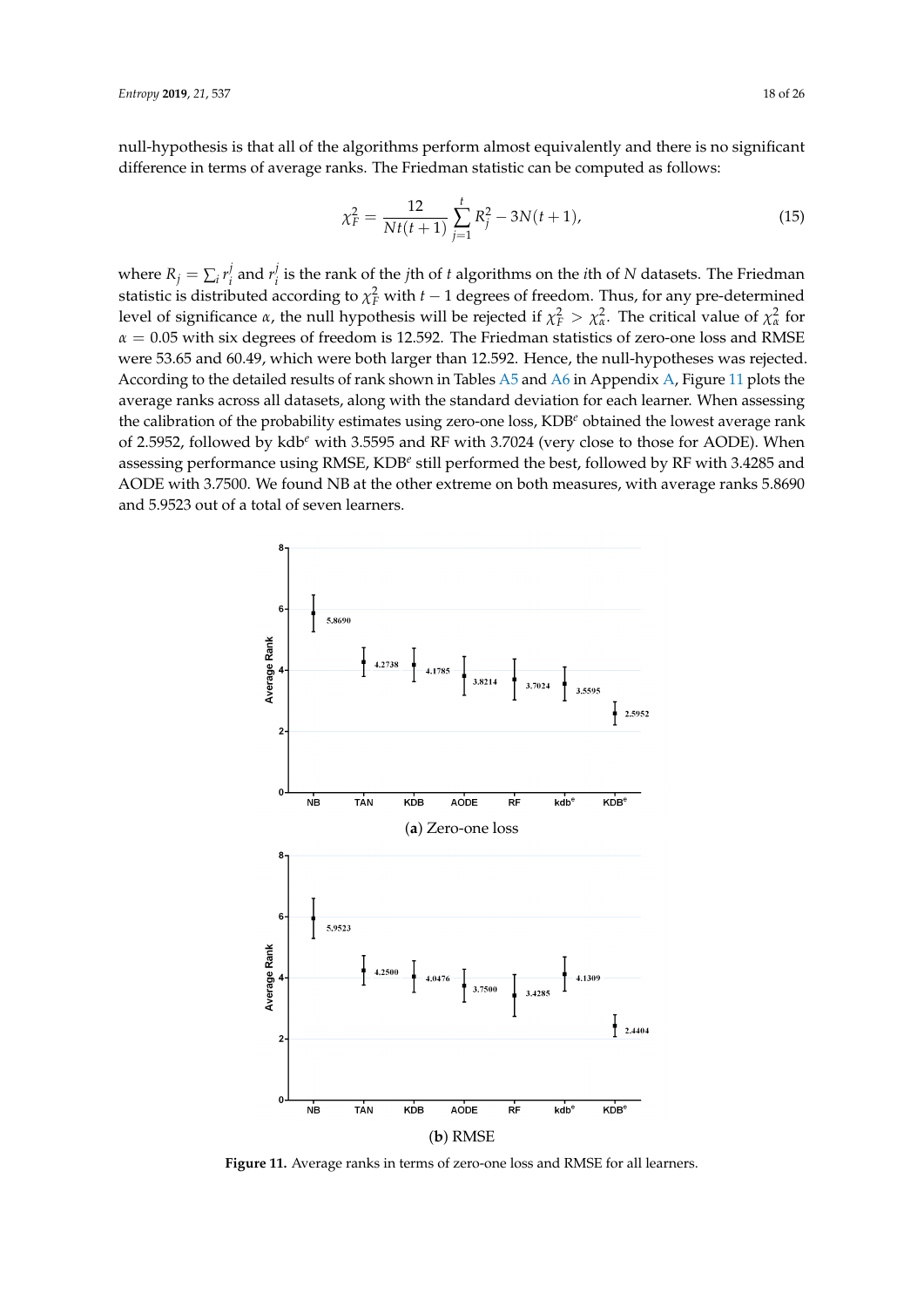Since we rejected the null-hypotheses, Nemenyi test was used to further analyze which pairs of algorithms were significantly different in terms of average ranks of the Friedman test. The performance of two classifiers is significantly different if their corresponding average ranks of the Friedman test differ by at least the critical difference (*CD*):

<span id="page-18-1"></span>
$$
CD = q_{\alpha} \sqrt{\frac{t(t+1)}{6N}},
$$
\n(16)

where the critical value  $q_\alpha$  for  $\alpha = 0.05$  and  $t = 7$  is 2.949. Given seven algorithms and 42 datasets, we used Equation [\(16\)](#page-18-1) to calculate *CD* and the result is 1.3902. The learners in Figure [12](#page-18-2) are plotted on the red line on the basis of their average ranks, corresponding to the nodes on the top black line. If two algorithms had no significant difference, they were connected by a line. As shown in Figure [12a](#page-18-2), we easily found that KDB*<sup>e</sup>* had a significantly lower average zero-one loss rank than NB, TAN and KDB. KDB*<sup>e</sup>* also achieved lower average zero-one loss rank than kdb*<sup>e</sup>* , RF and AODE, but not significantly so. When RMSE was considered, KDB<sup>e</sup> still performed the best and the rank of KDB<sup>e</sup> was significantly lower than that of KDB, providing solid evidence for the effectiveness of our proposed discriminatory target learning framework.

<span id="page-18-2"></span>



#### **5. Conclusions**

Lack of explanatory insight into the relative influence of the random variables greatly restricts the application domain of machine learning techniques. By redefining mutual information and conditional information, the framework of discriminatory target learning can help fully and discriminately describe the dependency relationships in unlabeled instance and labeled training data. The kdb*<sup>e</sup>* learned from unlabeled instance and regular KDB learned from training data are different but complementary in nature, which will help further improve the classification performance. Discriminatory target learning can be expected to play for different types of BNCs with different dependency complexities. Exploration of application of discriminatory target learning in other kinds of machine learning techniques, e.g., decision tree or support vector machine, is a further area for future work.

**Author Contributions:** Formal analysis, M.M.; Funding acquisition, M.-H.S.; Methodology, L.-M.W.; Resources, L.-M.W.; Validation, H.L.; Writing—original draft, Z.-Y.D.; Writing—review and editing, Z.-Y.D.

**Acknowledgments:** This work was supported by the National Science Foundation of China, Grant No. 61272209 and No. 61872164.

**Conflicts of Interest:** The authors declare no conflict of interest.

#### <span id="page-18-0"></span>**Appendix A. Tables of the Experimental Section**

The best results in each row of each table are annotated with bold font.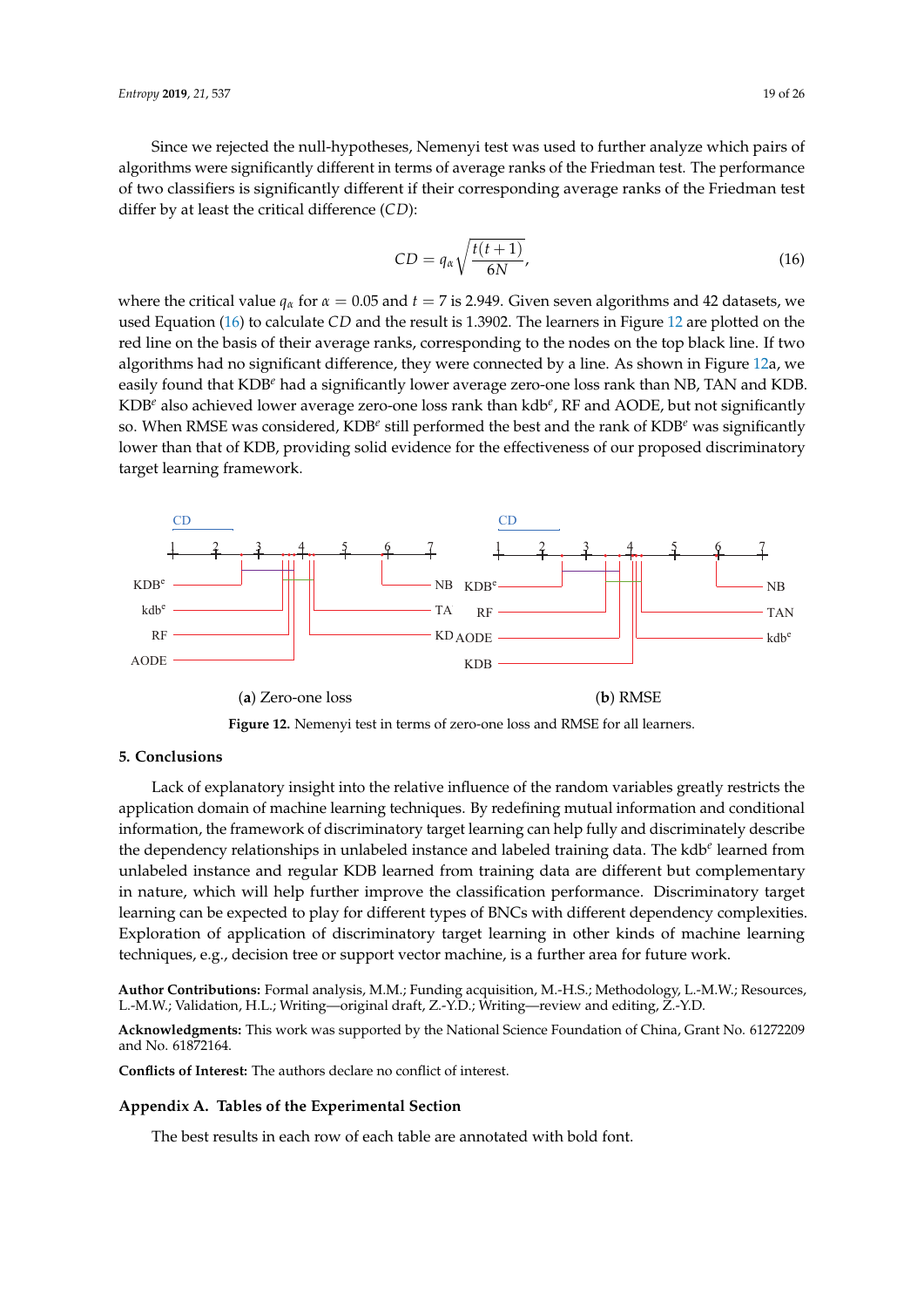<span id="page-19-0"></span>

| <b>Dataset</b>  | <b>NB</b> | <b>TAN</b> | <b>KDB</b> | <b>AODE</b> | <b>RF</b> | $kdb^e$ | $KDB^e$ |
|-----------------|-----------|------------|------------|-------------|-----------|---------|---------|
| Contact-lenses  | 0.3750    | 0.3750     | 0.2500     | 0.3750      | 0.3438    | 0.3750  | 0.2917  |
| Labor           | 0.0351    | 0.0526     | 0.0351     | 0.0526      | 0.0939    | 0.0351  | 0.0351  |
| Echocardiogram  | 0.3359    | 0.3282     | 0.3435     | 0.3206      | 0.3489    | 0.3130  | 0.3130  |
| Lymphography    | 0.1486    | 0.1757     | 0.2365     | 0.1689      | 0.2132    | 0.1757  | 0.2095  |
| Sonar           | 0.2308    | 0.2212     | 0.2452     | 0.2260      | 0.2067    | 0.2452  | 0.2308  |
| Glass-id        | 0.2617    | 0.2196     | 0.2196     | 0.2523      | 0.2132    | 0.2243  | 0.2150  |
| New-thyroid     | 0.0512    | 0.0651     | 0.0698     | 0.0465      | 0.0816    | 0.0605  | 0.0605  |
| Heart-disease-c | 0.1815    | 0.2079     | 0.2244     | 0.2013      | 0.2212    | 0.1947  | 0.2079  |
| Soybean-large   | 0.1238    | 0.1107     | 0.0879     | 0.0782      | 0.1107    | 0.1270  | 0.0814  |
| Ionosphere      | 0.1054    | 0.0684     | 0.0741     | 0.0741      | 0.0766    | 0.0912  | 0.0655  |
| Dermatology     | 0.0191    | 0.0328     | 0.0656     | 0.0164      | 0.0367    | 0.0546  | 0.0519  |
| House-votes-84  | 0.0943    | 0.0552     | 0.0506     | 0.0529      | 0.0416    | 0.0575  | 0.0437  |
| Chess           | 0.1125    | 0.0926     | 0.0998     | 0.0998      | 0.1074    | 0.0926  | 0.0926  |
| Soybean         | 0.0893    | 0.0469     | 0.0556     | 0.0469      | 0.0703    | 0.0542  | 0.0527  |
| Breast-cancer-w | 0.0258    | 0.0415     | 0.0744     | 0.0358      | 0.0386    | 0.0401  | 0.0629  |
| Tic-tac-toe     | 0.3069    | 0.2286     | 0.2035     | 0.2651      | 0.2115    | 0.1931  | 0.2004  |
| Vowel           | 0.4242    | 0.1303     | 0.1818     | 0.1495      | 0.1674    | 0.1788  | 0.1626  |
| Car             | 0.1400    | 0.0567     | 0.0382     | 0.0816      | 0.0772    | 0.0596  | 0.0411  |
| Mfeat-mor       | 0.3140    | 0.2970     | 0.3060     | 0.3145      | 0.3000    | 0.3015  | 0.3035  |
| Segment         | 0.0788    | 0.0390     | 0.0472     | 0.0342      | 0.0413    | 0.0355  | 0.0433  |
| Hypothyroid     | 0.0149    | 0.0104     | 0.0107     | 0.0136      | 0.0122    | 0.0092  | 0.0095  |
| Kr-vs-kp        | 0.1214    | 0.0776     | 0.0416     | 0.0842      | 0.0128    | 0.0460  | 0.0382  |
| Dis             | 0.0159    | 0.0159     | 0.0138     | 0.0130      | 0.0133    | 0.0127  | 0.0122  |
| Hypo            | 0.0138    | 0.0141     | 0.0114     | 0.0095      | 0.0122    | 0.0098  | 0.0098  |
| Sick            | 0.0308    | 0.0257     | 0.0223     | 0.0273      | 0.0263    | 0.0270  | 0.0233  |
| Abalone         | 0.4762    | 0.4587     | 0.4563     | 0.4472      | 0.4823    | 0.4534  | 0.4484  |
| Waveform-5000   | 0.2006    | 0.1844     | 0.2000     | 0.1462      | 0.1558    | 0.1782  | 0.1756  |
| Phoneme         | 0.2615    | 0.2733     | 0.1984     | 0.2392      | 0.1789    | 0.3139  | 0.1931  |
| Wall-following  | 0.1054    | 0.0554     | 0.0401     | 0.0370      | 0.0216    | 0.0398  | 0.0387  |
| Page-blocks     | 0.0619    | 0.0415     | 0.0391     | 0.0338      | 0.0309    | 0.0323  | 0.0322  |
| Satellite       | 0.1806    | 0.1214     | 0.1080     | 0.1148      | 0.1085    | 0.1265  | 0.1052  |
| Thyroid         | 0.1111    | 0.0720     | 0.0706     | 0.0701      | 0.0750    | 0.0586  | 0.0642  |
| Pendigits       | 0.1181    | 0.0321     | 0.0294     | 0.0200      | 0.0339    | 0.0202  | 0.0248  |
| Sign            | 0.3586    | 0.2755     | 0.2539     | 0.2821      | 0.2038    | 0.2685  | 0.2419  |
| Nursery         | 0.0973    | 0.0654     | 0.0289     | 0.0730      | 0.0248    | 0.0509  | 0.0356  |
| Magic           | 0.2239    | 0.1675     | 0.1637     | 0.1752      | 0.1674    | 0.1716  | 0.1598  |
| Letter-recog    | 0.2525    | 0.1300     | 0.0986     | 0.0883      | 0.0902    | 0.0675  | 0.0861  |
| Adult           | 0.1592    | 0.1380     | 0.1383     | 0.1493      | 0.1204    | 0.1315  | 0.1316  |
| Shuttle         | 0.0039    | 0.0015     | 0.0009     | 0.0008      | 0.0005    | 0.0006  | 0.0007  |
| Connect-4       | 0.2783    | 0.2354     | 0.2283     | 0.2420      | 0.1875    | 0.2337  | 0.2268  |
| Waveform        | 0.0220    | 0.0202     | 0.0256     | 0.0180      | 0.1558    | 0.0194  | 0.0193  |
| Localization    | 0.4955    | 0.3575     | 0.2964     | 0.3596      | 0.2976    | 0.2659  | 0.2743  |

**Table A1.** Experimental results of average zero-one loss.

|  |  |  | Table A2. Experimental results of average RMSE. |  |  |  |
|--|--|--|-------------------------------------------------|--|--|--|
|--|--|--|-------------------------------------------------|--|--|--|

| <b>Dataset</b>  | NB     | TAN    | <b>KDB</b> | <b>AODE</b> | RF     | $kdb^e$ | $KDB^e$ |
|-----------------|--------|--------|------------|-------------|--------|---------|---------|
| Contact-lenses  | 0.3778 | 0.4496 | 0.3639     | 0.4066      | 0.4098 | 0.4086  | 0.3825  |
| Labor           | 0.1420 | 0.2185 | 0.1685     | 0.1900      | 0.2824 | 0.3647  | 0.2271  |
| Echocardiogram  | 0.4896 | 0.4886 | 0.4889     | 0.4903      | 0.4574 | 0.4782  | 0.4813  |
| Lymphography    | 0.2446 | 0.2684 | 0.3031     | 0.2478      | 0.2701 | 0.2729  | 0.2680  |
| Sonar           | 0.4421 | 0.4131 | 0.4084     | 0.4285      | 0.3518 | 0.4071  | 0.3959  |
| Glass-id        | 0.3540 | 0.3332 | 0.3395     | 0.3439      | 0.3146 | 0.3311  | 0.3275  |
| New-thyroid     | 0.1544 | 0.1731 | 0.1797     | 0.1614      | 0.1560 | 0.1689  | 0.1714  |
| Heart-disease-c | 0.3743 | 0.3775 | 0.3963     | 0.3659      | 0.3696 | 0.3572  | 0.3690  |
| Soybean-large   | 0.1032 | 0.0963 | 0.0858     | 0.0858      | 0.1143 | 0.1051  | 0.0856  |
| Ionosphere      | 0.3157 | 0.2615 | 0.2714     | 0.2506      | 0.2403 | 0.2822  | 0.2523  |
| Dermatology     | 0.0631 | 0.0851 | 0.1206     | 0.0692      | 0.1303 | 0.1857  | 0.1313  |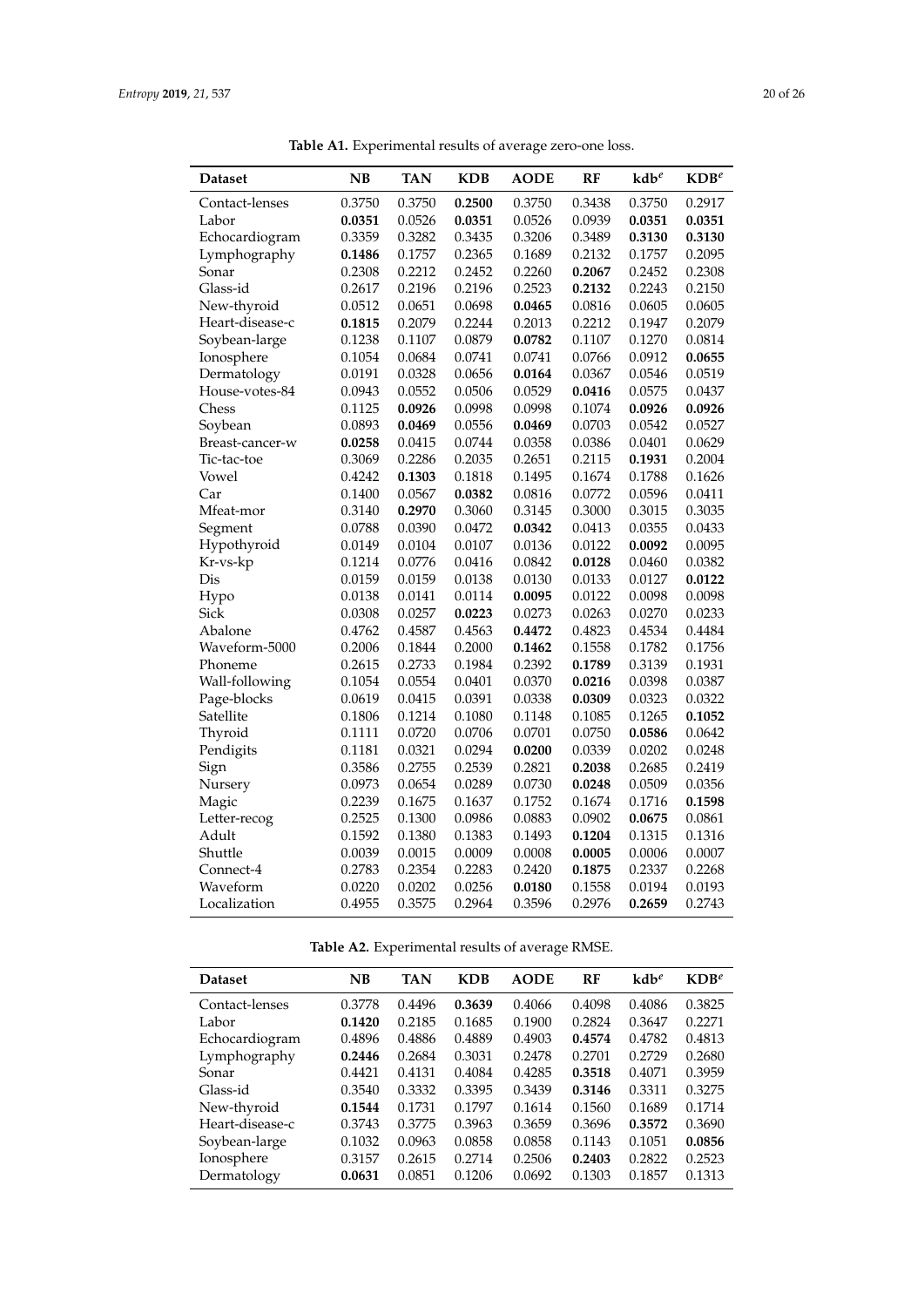<span id="page-20-0"></span>

| <b>Dataset</b>  | <b>NB</b> | <b>TAN</b> | <b>KDB</b> | <b>AODE</b> | RF     | $kdb^e$ | $KDB^e$ |
|-----------------|-----------|------------|------------|-------------|--------|---------|---------|
| House-votes-84  | 0.2997    | 0.2181     | 0.1969     | 0.1994      | 0.1846 | 0.1962  | 0.1847  |
| Chess           | 0.2944    | 0.2594     | 0.2615     | 0.2725      | 0.2771 | 0.2937  | 0.2642  |
| Soybean         | 0.0933    | 0.0642     | 0.0654     | 0.0656      | 0.0922 | 0.0754  | 0.0643  |
| Breast-cancer-w | 0.1570    | 0.1928     | 0.2497     | 0.1848      | 0.1796 | 0.2194  | 0.2137  |
| Tic-tac-toe     | 0.4309    | 0.4023     | 0.3772     | 0.3995      | 0.2916 | 0.3830  | 0.3693  |
| Vowel           | 0.2270    | 0.1271     | 0.1582     | 0.1425      | 0.1581 | 0.1685  | 0.1516  |
| Car             | 0.2252    | 0.1617     | 0.1379     | 0.2005      | 0.1782 | 0.1749  | 0.1505  |
| Mfeat-mor       | 0.2086    | 0.1940     | 0.1974     | 0.1985      | 0.2074 | 0.1948  | 0.1954  |
| Segment         | 0.1398    | 0.0967     | 0.1034     | 0.0879      | 0.1061 | 0.0957  | 0.0919  |
| Hypothyroid     | 0.1138    | 0.0955     | 0.0937     | 0.1036      | 0.0770 | 0.0979  | 0.0913  |
| Kr-vs-kp        | 0.3022    | 0.2358     | 0.1869     | 0.2638      | 0.1268 | 0.2626  | 0.2091  |
| Dis             | 0.1177    | 0.1103     | 0.1024     | 0.1080      | 0.1011 | 0.1074  | 0.1021  |
| Hypo            | 0.0766    | 0.0738     | 0.0671     | 0.0650      | 0.0715 | 0.0719  | 0.0635  |
| <b>Sick</b>     | 0.1700    | 0.1434     | 0.1382     | 0.1572      | 0.1487 | 0.1489  | 0.1394  |
| Abalone         | 0.4630    | 0.4250     | 0.4277     | 0.4193      | 0.4539 | 0.4220  | 0.4220  |
| Waveform-5000   | 0.3348    | 0.2947     | 0.3149     | 0.2659      | 0.3036 | 0.2950  | 0.2869  |
| Phoneme         | 0.0880    | 0.0902     | 0.0784     | 0.0885      | 0.0731 | 0.0952  | 0.0783  |
| Wall-following  | 0.2177    | 0.1586     | 0.1363     | 0.1292      | 0.1206 | 0.1315  | 0.1210  |
| Page-blocks     | 0.1450    | 0.1187     | 0.1128     | 0.1021      | 0.0974 | 0.0972  | 0.0991  |
| Satellite       | 0.2400    | 0.1851     | 0.1777     | 0.1800      | 0.1682 | 0.1865  | 0.1644  |
| Thyroid         | 0.0967    | 0.0746     | 0.0744     | 0.0745      | 0.0770 | 0.0674  | 0.0679  |
| Pendigits       | 0.1427    | 0.0725     | 0.0687     | 0.0568      | 0.0979 | 0.0793  | 0.0646  |
| Sign            | 0.3984    | 0.3505     | 0.3334     | 0.3524      | 0.3104 | 0.3468  | 0.3300  |
| Nursery         | 0.1766    | 0.1385     | 0.1121     | 0.1571      | 0.1010 | 0.1372  | 0.1217  |
| Magic           | 0.3974    | 0.3461     | 0.3470     | 0.3541      | 0.3571 | 0.3514  | 0.3411  |
| Letter-recog    | 0.1184    | 0.0860     | 0.0768     | 0.0707      | 0.0896 | 0.0756  | 0.0685  |
| Adult           | 0.3409    | 0.3076     | 0.3089     | 0.3245      | 0.3274 | 0.3021  | 0.3015  |
| Shuttle         | 0.0298    | 0.0182     | 0.0146     | 0.0126      | 0.0142 | 0.0121  | 0.0125  |
| Connect-4       | 0.3587    | 0.3315     | 0.3247     | 0.3370      | 0.3057 | 0.3409  | 0.3279  |
| Waveform        | 0.1176    | 0.0951     | 0.1145     | 0.0860      | 0.0799 | 0.0999  | 0.0901  |
| Localization    | 0.2390    | 0.2095     | 0.1960     | 0.2095      | 0.1939 | 0.1834  | 0.1846  |

**Table A2.** *Cont*.

**Table A3.** Experimental results of average bias.

| <b>Dataset</b>  | NB     | TAN    | <b>KDB</b> | <b>AODE</b> | RF     | $kdb^e$ | $KDB^e$ |
|-----------------|--------|--------|------------|-------------|--------|---------|---------|
| Contact-lenses  | 0.2163 | 0.1825 | 0.3175     | 0.2850      | 0.1748 | 0.1863  | 0.2850  |
| Labor           | 0.0289 | 0.0211 | 0.0279     | 0.0347      | 0.0409 | 0.0184  | 0.0279  |
| Echocardiogram  | 0.2844 | 0.2642 | 0.3065     | 0.2751      | 0.2256 | 0.2602  | 0.2686  |
| Lymphography    | 0.0902 | 0.1027 | 0.1041     | 0.0933      | 0.1288 | 0.0951  | 0.0996  |
| Sonar           | 0.1672 | 0.1646 | 0.1686     | 0.1696      | 0.1045 | 0.1829  | 0.1762  |
| Glass-id        | 0.2901 | 0.2756 | 0.2713     | 0.2785      | 0.1348 | 0.2730  | 0.2732  |
| New-thyroid     | 0.0290 | 0.0277 | 0.0348     | 0.0277      | 0.0285 | 0.0279  | 0.0396  |
| Heart-disease-c | 0.1297 | 0.1263 | 0.1299     | 0.1138      | 0.1304 | 0.1128  | 0.1274  |
| Soybean-large   | 0.1070 | 0.1422 | 0.1086     | 0.0648      | 0.1213 | 0.1717  | 0.1112  |
| Ionosphere      | 0.1220 | 0.0804 | 0.0855     | 0.0744      | 0.0624 | 0.0912  | 0.0862  |
| Dermatology     | 0.0079 | 0.0274 | 0.0489     | 0.0055      | 0.0190 | 0.0541  | 0.0451  |
| House-votes-84  | 0.0899 | 0.0410 | 0.0258     | 0.0430      | 0.0327 | 0.0457  | 0.0301  |
| Chess           | 0.1413 | 0.1437 | 0.1119     | 0.1290      | 0.0548 | 0.1265  | 0.1192  |
| Soybean         | 0.1015 | 0.0522 | 0.0491     | 0.0524      | 0.0586 | 0.0971  | 0.0502  |
| Breast-cancer-w | 0.0187 | 0.0384 | 0.0449     | 0.0338      | 0.0301 | 0.0221  | 0.0348  |
| Tic-tac-toe     | 0.2614 | 0.1746 | 0.1367     | 0.2005      | 0.0270 | 0.1434  | 0.1390  |
| Vowel           | 0.3301 | 0.1942 | 0.1745     | 0.1895      | 0.0756 | 0.1845  | 0.1736  |
| Car             | 0.0937 | 0.0478 | 0.0387     | 0.0556      | 0.0389 | 0.0389  | 0.0374  |
| Mfeat-mor       | 0.2624 | 0.2077 | 0.2142     | 0.2477      | 0.2311 | 0.2223  | 0.2166  |
| Segment         | 0.0785 | 0.0491 | 0.0453     | 0.0367      | 0.0253 | 0.0387  | 0.0419  |
| Hypothyroid     | 0.0116 | 0.0104 | 0.0096     | 0.0094      | 0.0516 | 0.0090  | 0.0094  |
| Kr-vs-kp        | 0.1107 | 0.0702 | 0.0417     | 0.0747      | 0.0063 | 0.0434  | 0.0407  |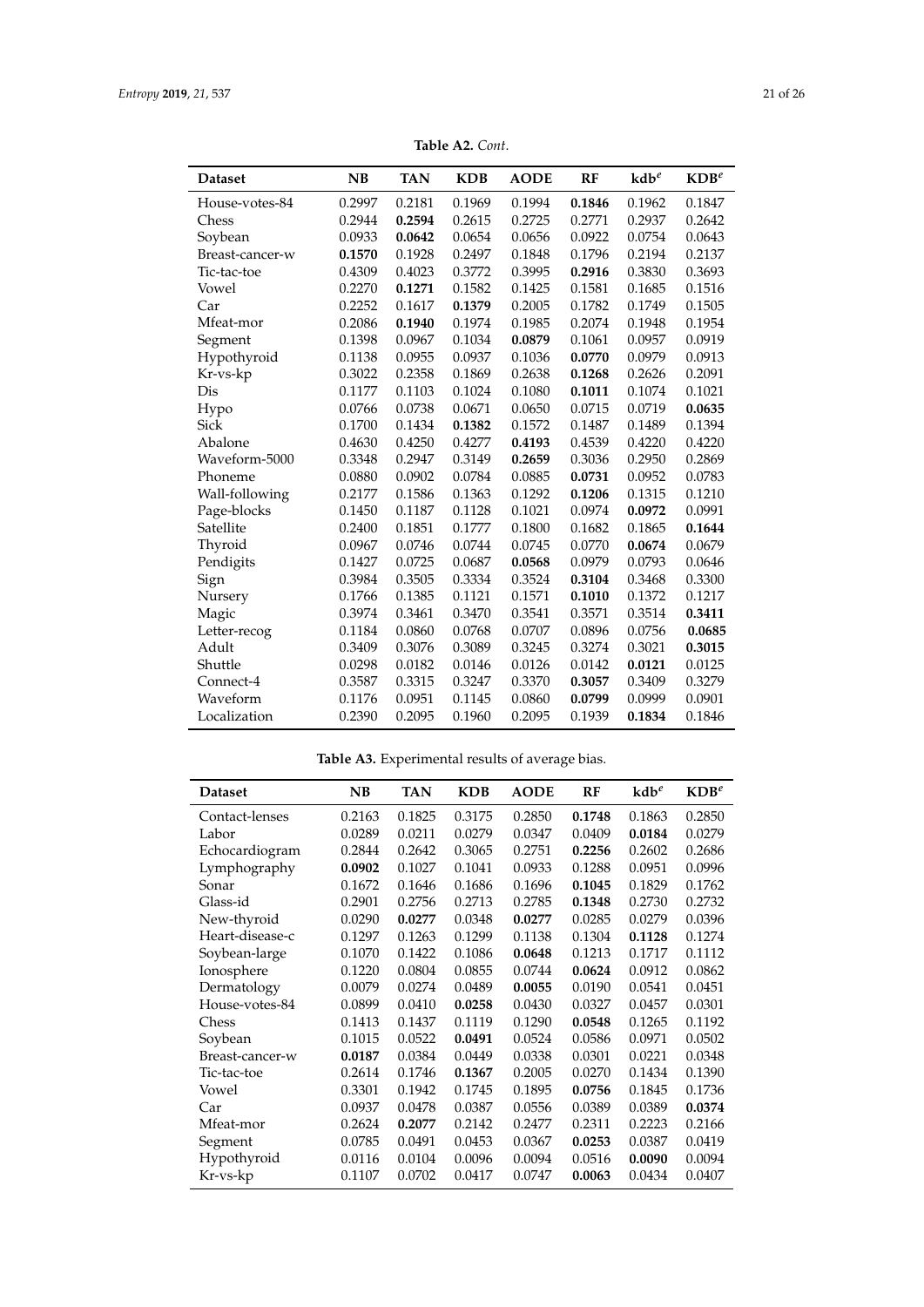<span id="page-21-0"></span>

| <b>Dataset</b> | NB     | <b>TAN</b> | <b>KDB</b> | <b>AODE</b> | <b>RF</b> | $kdb^e$ | $KDB^e$ |
|----------------|--------|------------|------------|-------------|-----------|---------|---------|
| Dis            | 0.0165 | 0.0193     | 0.0191     | 0.0170      | 0.0203    | 0.0192  | 0.0191  |
| Hypo           | 0.0092 | 0.0124     | 0.0077     | 0.0071      | 0.0083    | 0.0098  | 0.0073  |
| Sick           | 0.0246 | 0.0207     | 0.0198     | 0.0224      | 0.0194    | 0.0254  | 0.0196  |
| Abalone        | 0.4180 | 0.3126     | 0.3033     | 0.3201      | 0.3257    | 0.3195  | 0.3132  |
| Waveform-5000  | 0.1762 | 0.1232     | 0.1157     | 0.1235      | 0.1114    | 0.1219  | 0.1147  |
| Phoneme        | 0.2216 | 0.2394     | 0.1572     | 0.2207      | 0.1102    | 0.2927  | 0.1551  |
| Wall-following | 0.0951 | 0.0491     | 0.0257     | 0.0251      | 0.0122    | 0.0296  | 0.0245  |
| Page-blocks    | 0.0451 | 0.0308     | 0.0280     | 0.0251      | 0.0217    | 0.0277  | 0.0264  |
| Satellite      | 0.1746 | 0.0950     | 0.0808     | 0.0902      | 0.0874    | 0.1011  | 0.0802  |
| Thyroid        | 0.0994 | 0.0587     | 0.0553     | 0.0611      | 0.0516    | 0.0493  | 0.0531  |
| Pendigits      | 0.1095 | 0.0314     | 0.0207     | 0.0228      | 0.0216    | 0.0196  | 0.0189  |
| Sign           | 0.3257 | 0.2420     | 0.2161     | 0.2531      | 0.1540    | 0.2322  | 0.2132  |
| Nursery        | 0.0928 | 0.0521     | 0.0281     | 0.0651      | 0.0086    | 0.0400  | 0.0322  |
| Magic          | 0.2111 | 0.1252     | 0.1241     | 0.1600      | 0.1244    | 0.1323  | 0.1265  |
| Letter-recog   | 0.2207 | 0.1032     | 0.0806     | 0.0876      | 0.0490    | 0.0700  | 0.0732  |
| Adult          | 0.1649 | 0.1312     | 0.1220     | 0.1437      | 0.1109    | 0.1240  | 0.1226  |
| Shuttle        | 0.0040 | 0.0008     | 0.0007     | 0.0006      | 0.0006    | 0.0006  | 0.0006  |
| Connect-4      | 0.2660 | 0.2253     | 0.2022     | 0.2264      | 0.1427    | 0.2169  | 0.2075  |
| Waveform       | 0.0219 | 0.0152     | 0.0210     | 0.0156      | 0.0158    | 0.0172  | 0.0161  |
| Localization   | 0.4523 | 0.3106     | 0.2134     | 0.3129      | 0.2047    | 0.2027  | 0.2038  |

**Table A3.** *Cont*.

**Table A4.** Experimental results of average variance.

| <b>Dataset</b>  | <b>NB</b> | <b>TAN</b> | <b>KDB</b> | <b>AODE</b> | RF     | $kdb^e$ | $KDB^e$ |
|-----------------|-----------|------------|------------|-------------|--------|---------|---------|
| Contact-lenses  | 0.1713    | 0.1925     | 0.1700     | 0.1275      | 0.2013 | 0.2138  | 0.1775  |
| Labor           | 0.0395    | 0.0632     | 0.0721     | 0.0179      | 0.0758 | 0.0605  | 0.0721  |
| Echocardiogram  | 0.1272    | 0.1265     | 0.1400     | 0.1319      | 0.1469 | 0.1374  | 0.1337  |
| Lymphography    | 0.0343    | 0.1116     | 0.1408     | 0.0476      | 0.1352 | 0.0927  | 0.1249  |
| Sonar           | 0.0907    | 0.1165     | 0.1199     | 0.0942      | 0.1189 | 0.0983  | 0.1107  |
| Glass-id        | 0.0930    | 0.1075     | 0.1189     | 0.1004      | 0.1089 | 0.1101  | 0.1099  |
| New-thyroid     | 0.0161    | 0.0272     | 0.0385     | 0.0230      | 0.0365 | 0.0285  | 0.0351  |
| Heart-disease-c | 0.0248    | 0.0479     | 0.0582     | 0.0357      | 0.0718 | 0.0466  | 0.0498  |
| Soybean-large   | 0.0783    | 0.1176     | 0.0982     | 0.0842      | 0.1373 | 0.0921  | 0.0947  |
| Ionosphere      | 0.0242    | 0.0401     | 0.0581     | 0.0385      | 0.0582 | 0.0344  | 0.0497  |
| Dermatology     | 0.0216    | 0.0513     | 0.0684     | 0.0199      | 0.0685 | 0.0746  | 0.0648  |
| House-votes-84  | 0.0066    | 0.0170     | 0.0197     | 0.0094      | 0.0179 | 0.0164  | 0.0168  |
| Chess           | 0.0401    | 0.0486     | 0.0531     | 0.0415      | 0.0626 | 0.0423  | 0.0447  |
| Soybean         | 0.0302    | 0.0654     | 0.0439     | 0.0326      | 0.0606 | 0.0509  | 0.0406  |
| Breast-cancer-w | 0.0010    | 0.0337     | 0.0504     | 0.0134      | 0.0101 | 0.0199  | 0.0425  |
| Tic-tac-toe     | 0.0455    | 0.0824     | 0.1125     | 0.0513      | 0.0590 | 0.0813  | 0.0951  |
| Vowel           | 0.2542    | 0.2445     | 0.2325     | 0.2344      | 0.1093 | 0.2337  | 0.2255  |
| Car             | 0.0520    | 0.0376     | 0.0434     | 0.0438      | 0.0456 | 0.0447  | 0.0379  |
| Mfeat-mor       | 0.0622    | 0.1020     | 0.1031     | 0.0677      | 0.1351 | 0.0882  | 0.0960  |
| Segment         | 0.0259    | 0.0294     | 0.0381     | 0.0255      | 0.0191 | 0.0291  | 0.0344  |
| Hypothyroid     | 0.0031    | 0.0034     | 0.0024     | 0.0034      | 0.0279 | 0.0034  | 0.0024  |
| Kr-vs-kp        | 0.0186    | 0.0152     | 0.0111     | 0.0186      | 0.0077 | 0.0076  | 0.0077  |
| Dis             | 0.0069    | 0.0005     | 0.0011     | 0.0071      | 0.0021 | 0.0005  | 0.0003  |
| Hypo            | 0.0051    | 0.0071     | 0.0069     | 0.0049      | 0.0046 | 0.0078  | 0.0060  |
| Sick            | 0.0047    | 0.0051     | 0.0043     | 0.0042      | 0.0082 | 0.0052  | 0.0035  |
| Abalone         | 0.0682    | 0.1693     | 0.1769     | 0.1544      | 0.1865 | 0.1511  | 0.1633  |
| Waveform-5000   | 0.0259    | 0.0690     | 0.0843     | 0.0410      | 0.0528 | 0.0625  | 0.0666  |
| Phoneme         | 0.1215    | 0.1828     | 0.1064     | 0.1343      | 0.0818 | 0.1850  | 0.1052  |
| Wall-following  | 0.0211    | 0.0288     | 0.0294     | 0.0242      | 0.0112 | 0.0266  | 0.0278  |
| Page-blocks     | 0.0135    | 0.0143     | 0.0177     | 0.0124      | 0.0110 | 0.0115  | 0.0146  |
| Satellite       | 0.0139    | 0.0367     | 0.0455     | 0.0363      | 0.0251 | 0.0388  | 0.0406  |
| Thyroid         | 0.0205    | 0.0257     | 0.0272     | 0.0235      | 0.0279 | 0.0220  | 0.0235  |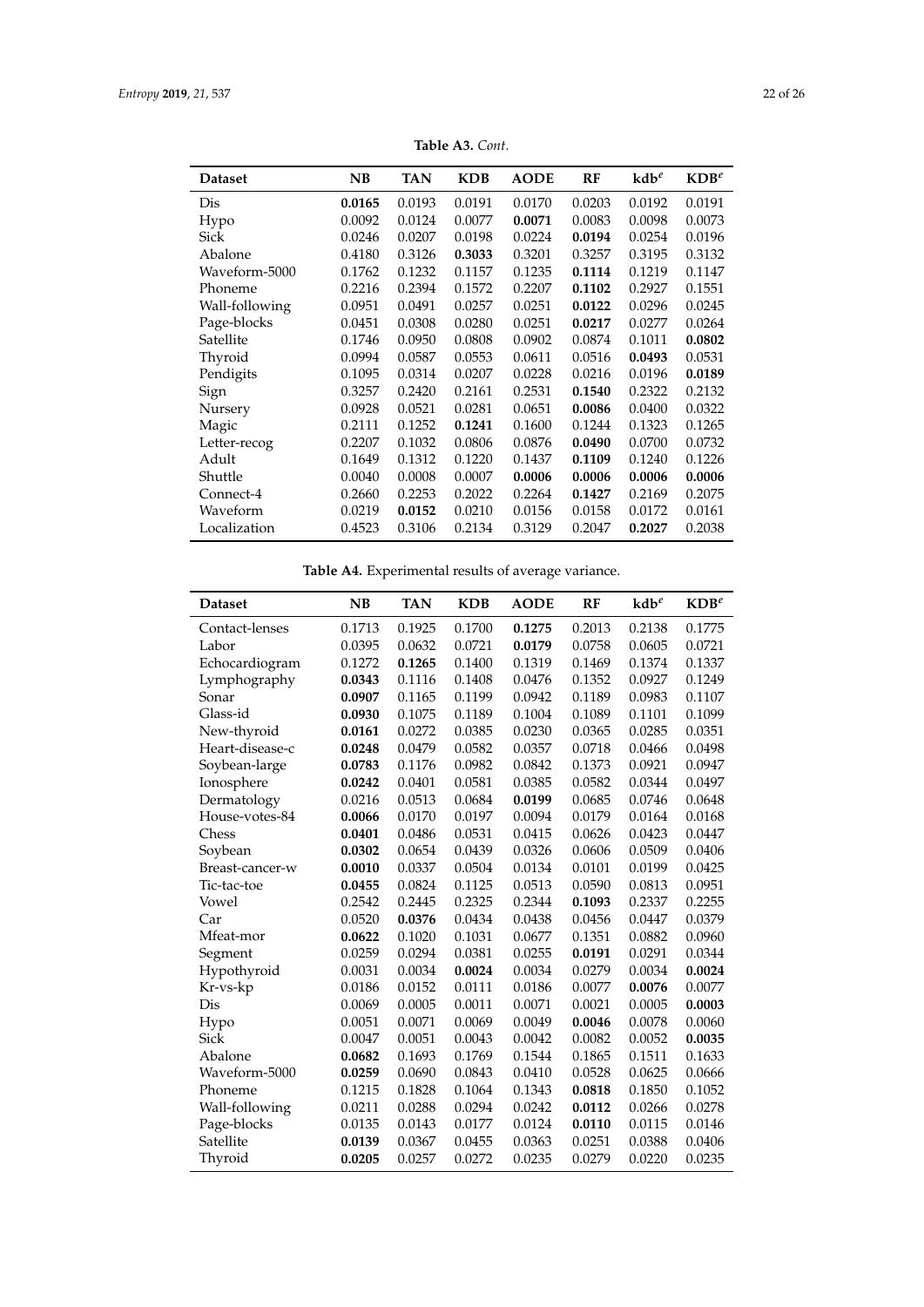<span id="page-22-0"></span>

| NB     | <b>TAN</b> | <b>KDB</b> | <b>AODE</b> | RF     | $kdb^e$ | $KDB^e$ |
|--------|------------|------------|-------------|--------|---------|---------|
| 0.0157 | 0.0200     | 0.0236     | 0.0127      | 0.0148 | 0.0157  | 0.0198  |
| 0.0313 | 0.0386     | 0.0596     | 0.0378      | 0.0593 | 0.0572  | 0.0488  |
| 0.0085 | 0.0168     | 0.0195     | 0.0105      | 0.0193 | 0.0179  | 0.0168  |
| 0.0174 | 0.0490     | 0.0491     | 0.0297      | 0.0512 | 0.0407  | 0.0440  |
| 0.0471 | 0.0591     | 0.0709     | 0.0448      | 0.0492 | 0.0440  | 0.0619  |
| 0.0069 | 0.0165     | 0.0285     | 0.0116      | 0.0425 | 0.0141  | 0.0185  |
| 0.0009 | 0.0004     | 0.0003     | 0.0004      | 0.0004 | 0.0004  | 0.0003  |
| 0.0156 | 0.0149     | 0.0309     | 0.0222      | 0.0534 | 0.0215  | 0.0222  |
| 0.0009 | 0.0053     | 0.0037     | 0.0025      | 0.0068 | 0.0021  | 0.0035  |
| 0.0460 | 0.0594     | 0.1099     | 0.0580      | 0.1106 | 0.0897  | 0.0955  |
|        |            |            |             |        |         |         |

**Table A4.** *Cont*.

**Table A5.** Ranks in terms of zero-one loss of different learners.

<span id="page-22-1"></span>

| <b>Dataset</b>  | <b>NB</b> | <b>TAN</b> | <b>KDB</b> | <b>AODE</b> | RF      | $\mathbf{k} \mathbf{d} \mathbf{b}^e$ | $\mathbf{KDB}^e$ |
|-----------------|-----------|------------|------------|-------------|---------|--------------------------------------|------------------|
| Contact-lenses  | 5.0       | 5.0        | 1.0        | 7.0         | 3.0     | $5.0\,$                              | 2.0              |
| Labor           | 2.5       | 5.0        | 2.5        | 6.0         | 7.0     | 2.5                                  | 2.5              |
| Echocardiogram  | 5.0       | 4.0        | 6.0        | 3.0         | 7.0     | 1.5                                  | 1.5              |
| Lymphography    | 1.0       | 3.5        | $7.0\,$    | 2.0         | 6.0     | 3.5                                  | $5.0\,$          |
| Sonar           | 4.5       | 2.0        | 6.5        | 3.0         | 1.0     | 6.5                                  | 4.5              |
| Glass-id        | 7.0       | 3.5        | 3.5        | 6.0         | 1.0     | 5.0                                  | 2.0              |
| New-thyroid     | 2.0       | 5.0        | 6.0        | 1.0         | 7.0     | 3.5                                  | 3.5              |
| Heart-disease-c | 1.0       | 4.5        | 7.0        | 3.0         | 6.0     | 2.0                                  | 4.5              |
| Soybean-large   | 6.0       | 4.5        | 3.0        | 1.0         | 4.5     | $7.0\,$                              | 2.0              |
| Ionosphere      | 7.0       | 2.0        | 3.0        | 4.0         | 5.0     | 6.0                                  | 1.0              |
| Dermatology     | 2.0       | 3.0        | 7.0        | 1.0         | 4.0     | 6.0                                  | 5.0              |
| House-votes-84  | $7.0\,$   | $5.0\,$    | 3.0        | 4.0         | 1.0     | 6.0                                  | 2.0              |
| Chess           | 7.0       | 2.0        | 4.0        | 5.0         | 6.0     | 2.0                                  | 2.0              |
| Soybean         | 7.0       | 1.0        | 5.0        | 2.0         | 6.0     | 4.0                                  | 3.0              |
| Breast-cancer-w | 1.0       | 5.0        | 7.0        | 2.0         | 3.0     | 4.0                                  | 6.0              |
| Tic-tac-toe     | 7.0       | 5.0        | 3.0        | 6.0         | 4.0     | 1.0                                  | 2.0              |
| Vowel           | 7.0       | 1.0        | 6.0        | 2.0         | 4.0     | 5.0                                  | 3.0              |
| Car             | 7.0       | 3.0        | 1.0        | 6.0         | 5.0     | 4.0                                  | 2.0              |
| Mfeat-mor       | 6.0       | 1.0        | 5.0        | 7.0         | 2.0     | 3.0                                  | 4.0              |
| Segment         | $7.0\,$   | 3.0        | 6.0        | 1.0         | 4.0     | 2.0                                  | $5.0\,$          |
| Hypothyroid     | 7.0       | 3.0        | 4.0        | 6.0         | 5.0     | 1.0                                  | 2.0              |
| Kr-vs-kp        | 7.0       | 5.0        | 3.0        | 6.0         | 1.0     | 4.0                                  | 2.0              |
| Dis             | 6.5       | 6.5        | 5.0        | 3.0         | 4.0     | 2.0                                  | 1.0              |
| Hypo            | 6.0       | $7.0\,$    | 4.0        | 1.0         | 5.0     | 2.5                                  | 2.5              |
| Sick            | 7.0       | 3.0        | 1.0        | 6.0         | 4.0     | 5.0                                  | 2.0              |
| Abalone         | 6.0       | $5.0\,$    | 4.0        | 2.0         | $7.0\,$ | 3.0                                  | 1.0              |
| Waveform-5000   | 7.0       | 5.0        | 6.0        | 1.0         | 2.0     | 4.0                                  | 3.0              |
| Phoneme         | 5.0       | 6.0        | 3.0        | 4.0         | 1.0     | 7.0                                  | 2.0              |
| Wall-following  | 7.0       | 6.0        | 5.0        | 2.0         | 1.0     | 4.0                                  | 3.0              |
| Page-blocks     | 7.0       | 6.0        | 5.0        | 4.0         | 1.0     | 3.0                                  | 2.0              |
| Satellite       | 7.0       | 5.0        | 2.0        | 4.0         | 3.0     | 6.0                                  | 1.0              |
| Thyroid         | $7.0\,$   | 5.0        | 3.0        | 4.0         | 6.0     | 1.0                                  | 2.0              |
| Pendigits       | 7.0       | 5.0        | 4.0        | 1.5         | 6.0     | 1.5                                  | 3.0              |
| Sign            | 7.0       | 5.0        | 3.0        | 6.0         | 1.0     | 4.0                                  | 2.0              |
| Nursery         | 7.0       | $5.0\,$    | 2.0        | 6.0         | 1.0     | 4.0                                  | 3.0              |
| Magic           | $7.0\,$   | $4.0\,$    | 2.0        | 6.0         | 3.0     | $5.0\,$                              | 1.0              |
| Letter-recog    | 7.0       | 6.0        | 5.0        | 3.0         | 4.0     | 1.0                                  | 2.0              |
| Adult           | 7.0       | $4.0\,$    | 5.0        | 6.0         | 1.0     | 2.0                                  | 3.0              |
| Shuttle         | 7.0       | 6.0        | 5.0        | 4.0         | 1.0     | 2.0                                  | 3.0              |
| Connect-4       | 7.0       | 5.0        | 3.0        | 6.0         | 1.0     | 4.0                                  | 2.0              |
| Waveform        | 5.0       | 4.0        | 6.0        | 1.0         | 7.0     | 3.0                                  | 2.0              |
| Localization    | 7.0       | 5.0        | 3.0        | 6.0         | 4.0     | 1.0                                  | 2.0              |
| Sum of ranks    | 246.5     | 179.5      | 175.5      | 160.5       | 155.5   | 149.5                                | 109.0            |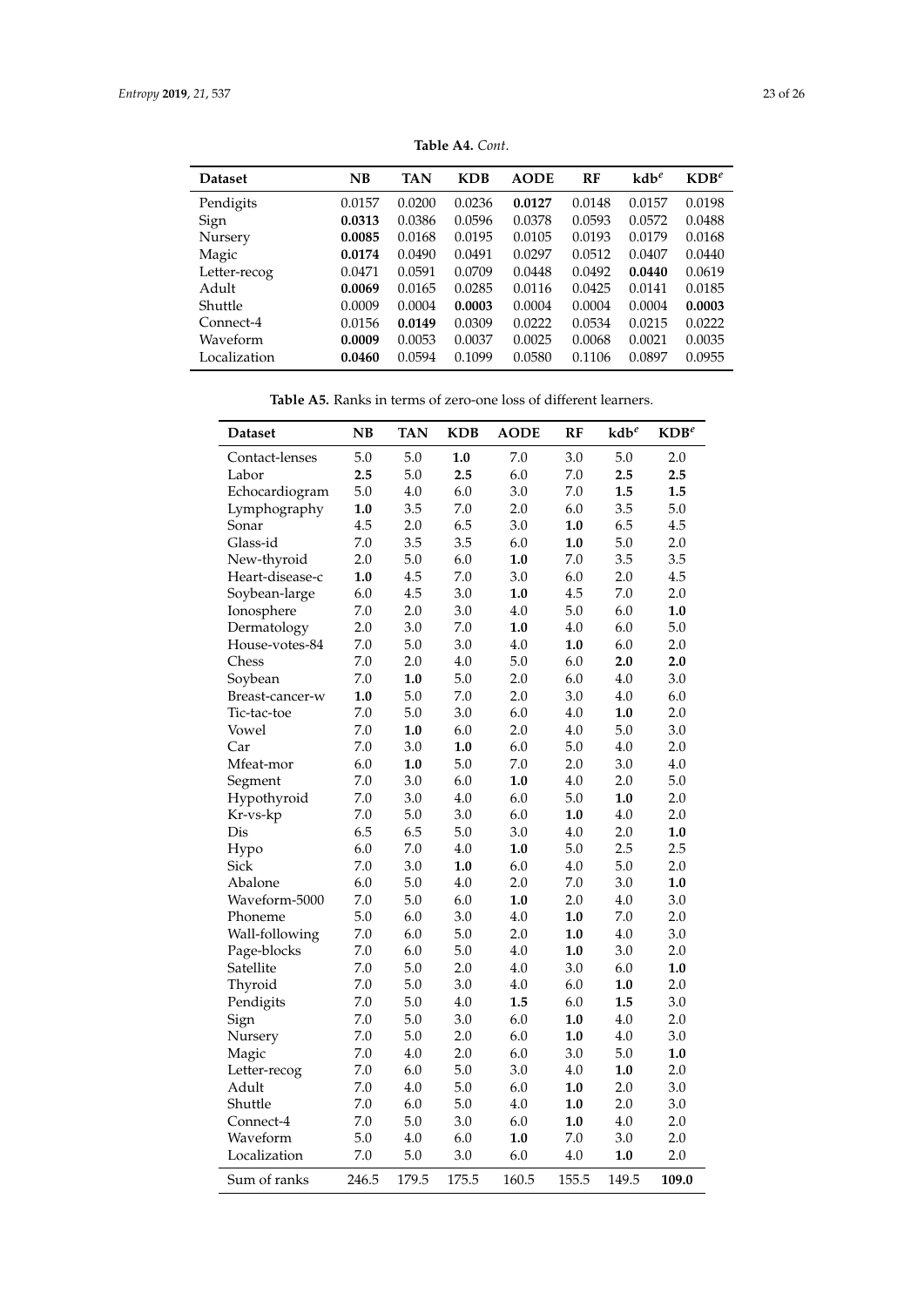<span id="page-23-4"></span>

| <b>Dataset</b>  | NB      | <b>TAN</b> | <b>KDB</b> | <b>AODE</b> | RF      | $kdb^e$ | $\mathbf{KDB}^e$ |
|-----------------|---------|------------|------------|-------------|---------|---------|------------------|
| Contact-lenses  | 2.0     | 7.0        | 1.0        | 4.0         | 6.0     | 5.0     | 3.0              |
| Labor           | 1.0     | 4.0        | 2.0        | 3.0         | 6.0     | 7.0     | 5.0              |
| Echocardiogram  | 5.0     | 4.0        | 7.0        | 6.0         | 1.0     | 2.0     | 3.0              |
| Lymphography    | 1.0     | 4.0        | 7.0        | 2.0         | 5.0     | 6.0     | 3.0              |
| Sonar           | 7.0     | 5.0        | 4.0        | 6.0         | 1.0     | 3.0     | 2.0              |
| Glass-id        | 7.0     | 4.0        | 5.0        | 6.0         | 1.0     | 3.0     | 2.0              |
| New-thyroid     | 1.0     | 6.0        | 7.0        | 3.0         | 2.0     | 4.0     | 5.0              |
| Heart-disease-c | 5.0     | 6.0        | 7.0        | 2.0         | 4.0     | 1.0     | 3.0              |
| Soybean-large   | 5.0     | 4.0        | 3.0        | 2.0         | $7.0\,$ | 6.0     | $1.0\,$          |
| Ionosphere      | $7.0\,$ | 4.0        | 5.0        | 2.0         | 1.0     | 6.0     | 3.0              |
| Dermatology     | 1.0     | 3.0        | 4.0        | 2.0         | 5.0     | 7.0     | 6.0              |
| House-votes-84  | 7.0     | 6.0        | 4.0        | 5.0         | 1.0     | 3.0     | 2.0              |
| Chess           | 7.0     | 1.0        | 2.0        | 4.0         | 5.0     | 6.0     | 3.0              |
| Soybean         | 7.0     | 1.0        | 4.0        | 3.0         | 6.0     | 5.0     | 2.0              |
| Breast-cancer-w | 1.0     | 4.0        | 7.0        | 3.0         | 2.0     | 6.0     | 5.0              |
| Tic-tac-toe     | 7.0     | 6.0        | 3.0        | 5.0         | 1.0     | 4.0     | 2.0              |
| Vowel           | 7.0     | 1.0        | 5.0        | 2.0         | 4.0     | 6.0     | 3.0              |
| Car             | 7.0     | 3.0        | 1.0        | 6.0         | 5.0     | $4.0\,$ | 2.0              |
| Mfeat-mor       | 7.0     | 1.0        | 5.0        | 4.0         | 6.0     | 2.0     | 3.0              |
| Segment         | 7.0     | 4.0        | 5.0        | 1.0         | 6.0     | 3.0     | 2.0              |
| Hypothyroid     | 7.0     | 4.0        | 3.0        | 6.0         | 1.0     | 5.0     | 2.0              |
| Kr-vs-kp        | 7.0     | 4.0        | 2.0        | 6.0         | 1.0     | 5.0     | 3.0              |
| Dis             | 7.0     | 6.0        | 3.0        | 5.0         | 1.0     | 4.0     | 2.0              |
| Hypo            | 7.0     | 6.0        | 3.0        | 2.0         | 4.0     | 5.0     | 1.0              |
| Sick            | 7.0     | 3.0        | 2.0        | 6.0         | 4.0     | 5.0     | 1.0              |
| Abalone         | 7.0     | 4.0        | 5.0        | 1.0         | 6.0     | 2.5     | 2.5              |
| Waveform-5000   | 7.0     | 3.0        | 6.0        | 1.0         | 5.0     | 4.0     | 2.0              |
| Phoneme         | 4.0     | 6.0        | 3.0        | 5.0         | 1.0     | 7.0     | 2.0              |
| Wall-following  | 7.0     | 6.0        | 5.0        | 3.0         | 1.0     | 4.0     | 2.0              |
| Page-blocks     | $7.0\,$ | 6.0        | 5.0        | 4.0         | 2.0     | 1.0     | 3.0              |
| Satellite       | 7.0     | 5.0        | 3.0        | 4.0         | 2.0     | 6.0     | 1.0              |
| Thyroid         | 7.0     | 4.0        | 5.0        | 3.0         | 6.0     | 1.0     | 2.0              |
| Pendigits       | 7.0     | 4.0        | 3.0        | 1.0         | 6.0     | 5.0     | 2.0              |
| Sign            | 7.0     | 5.0        | 3.0        | 6.0         | 1.0     | 4.0     | 2.0              |
| Nursery         | 7.0     | 5.0        | 2.0        | 6.0         | 1.0     | 4.0     | 3.0              |
| Magic           | 7.0     | 2.0        | 3.0        | 5.0         | 6.0     | 4.0     | 1.0              |
| Letter-recog    | 7.0     | 5.0        | 4.0        | 2.0         | 6.0     | 3.0     | 1.0              |
| Adult           | 7.0     | 3.0        | 4.0        | 5.0         | 6.0     | 2.0     | 1.0              |
| Shuttle         | 7.0     | 6.0        | 5.0        | 3.0         | 4.0     | 1.0     | 2.0              |
| Connect-4       | 7.0     | 4.0        | 3.0        | 5.0         | 1.0     | 6.0     | 2.0              |
| Waveform        | 7.0     | 4.0        | 6.0        | 2.0         | 1.0     | 5.0     | 3.0              |
| Localization    | 7.0     | 5.5        | 4.0        | 5.5         | $3.0\,$ | 1.0     | 2.0              |
| Sum of ranks    | 250.0   | 178.5      | 170.0      | 157.5       | 144.0   | 173.5   | 102.5            |

**Table A6.** Ranks in terms of RMSE of different learners.

# **References**

- <span id="page-23-0"></span>1. Efron, B.; Hastie, T. *Computer Age Statistical Inference*, 1st ed.; Cambridge University Press: New York, NY, USA, 2016; ISBN 9781107149892.
- <span id="page-23-1"></span>2. Hastie, T.; Tibshirani, R.; Friedman, J. *The Elements of Statistical Learning*; Springer: New York, NY, USA, 2009.
- <span id="page-23-2"></span>3. Liu, Z.T.; Wu, M.; Cao, W.H.; Mao, Z.W. Speech emotion recognition based on feature selection and extreme learning machine decision tree. *Neurocomputing* **2018**, *273*, 271–280. [\[CrossRef\]](http://dx.doi.org/10.1016/j.neucom.2017.07.050)
- <span id="page-23-3"></span>4. Chen, S.L.; Martinez, A.M.; Webb, G.I.; Wang, L.M. Sample-based attribute selective AnDE for large data. *IEEE Trans. Knowl. Data. Eng.* **2016**, *29*, 1–14.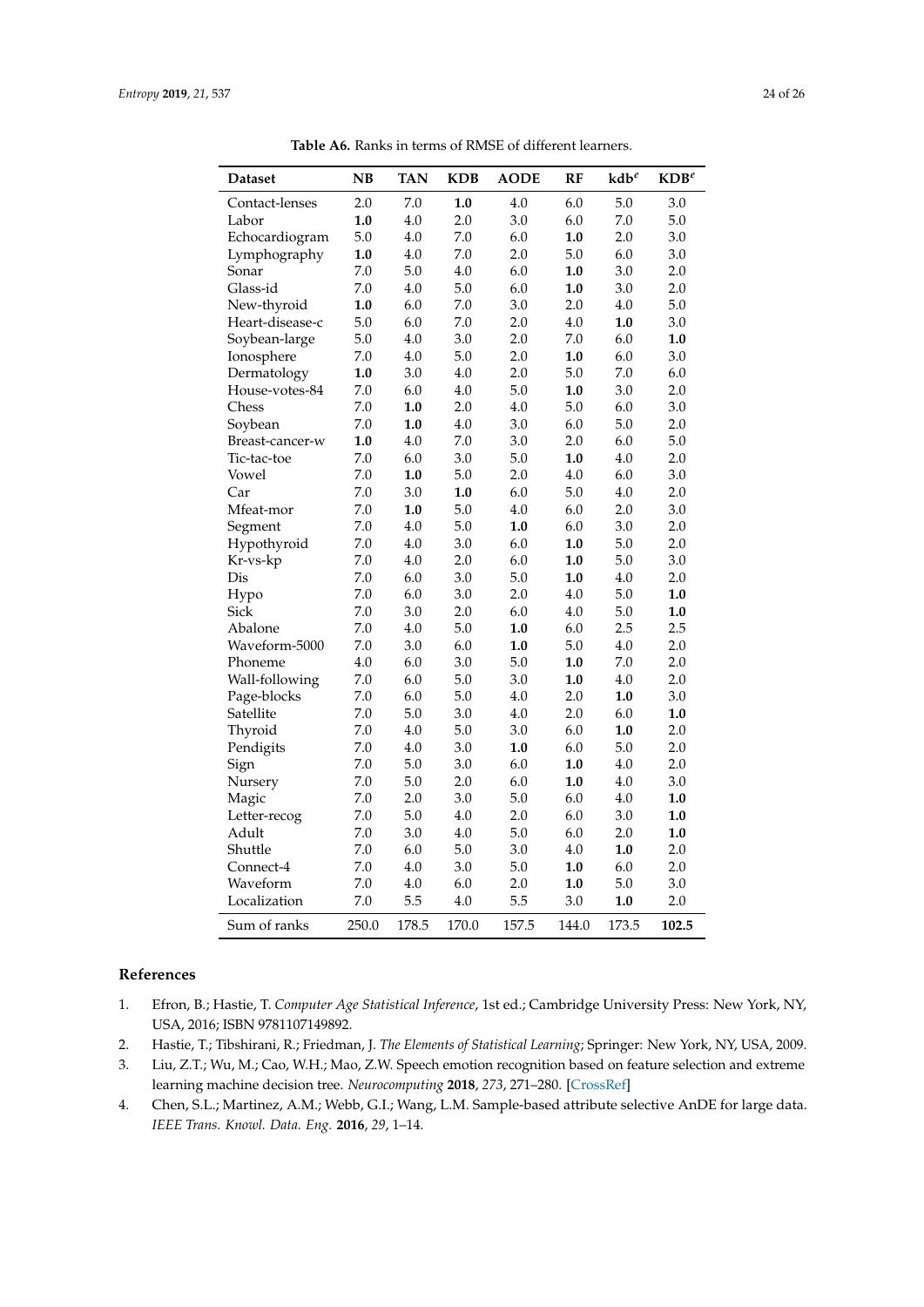- <span id="page-24-0"></span>5. Pat, L. Induction of recursive Bayesian classifiers. In Proceedings of the 8th European Conference on Machine Learning, Vienna, Austria, 5–7 April 1993; pp. 153–164.
- <span id="page-24-1"></span>6. Wang, S.Q.; Liu, Q.; Zhu, E.; Porikli, F.; Yin, J. Hyperparameter selection of one-class support vector machine by self-adaptive data shifting. *Pattern Recogn.* **2018**, *74*, 198–211. [\[CrossRef\]](http://dx.doi.org/10.1016/j.patcog.2017.09.012)
- <span id="page-24-2"></span>7. Orlandi, A. Multiple Objectives Optimization for an EBG Common Mode Filter by Using an Artificial Neural Network. *IEEE Trans. Electromagn. Compat.* **2018**, *60*, 507–512.
- <span id="page-24-3"></span>8. Chen, F.C.; Jahanshahi, M.R. NB-CNN: Deep Learning-Based Crack Detection Using Convolutional Neural Network and Naive Bayes Data Fusion. *IEEE Trans. Ind. Electron.* **2018**, *65*, 4392–4400. [\[CrossRef\]](http://dx.doi.org/10.1109/TIE.2017.2764844)
- <span id="page-24-4"></span>9. Sahami, M. Learning limited dependence Bayesian classifiers. In Proceedings of the Second International Conference on Knowledge Discovery and Data Mining, Portland, OR, USA, 2–4 August 1996; pp. 335–338.
- <span id="page-24-5"></span>10. Breiman, L. Random Forests. *Mach. Learn.* **2001**, *45*, 5–32. [\[CrossRef\]](http://dx.doi.org/10.1023/A:1010933404324)
- <span id="page-24-6"></span>11. Zheng, F.; Webb, G.I.; Suraweera, P.; Zhu, L. Subsumption resolution: An efficient and effective technique for semi-naive Bayesian learning. *Mach. Learn.* **2012**, *87*, 93–125. [\[CrossRef\]](http://dx.doi.org/10.1007/s10994-011-5275-2)
- <span id="page-24-7"></span>12. Quinlan, J. R. Induction of Decision Trees. *Mach. Learn.* **1986**, *1*, 81–106. [\[CrossRef\]](http://dx.doi.org/10.1007/BF00116251)
- <span id="page-24-8"></span>13. Maron, M.E.; Kuhns, J.L. On relevance, probabilistic indexing, and information retrieval. *J. ACM* **1960**, *7*, 216–244. [\[CrossRef\]](http://dx.doi.org/10.1145/321033.321035)
- 14. Marvin, M. Steps toward artificial intelligence. *Trans. Inst. Radio Eng.* **1961**, *49*, 8–30.
- <span id="page-24-10"></span><span id="page-24-9"></span>15. Grenaade, U. Pattern Classification and Scene Analysis. *J. Am. Stat. Assoc.* **1974**, *69*, 829.
- 16. Friedman, N.; Dan, G.; Goldszmidt, M. Bayesian network classifiers. *Mach. Learn.* **1997**, *29*, 131–163. [\[CrossRef\]](http://dx.doi.org/10.1023/A:1007465528199)
- <span id="page-24-17"></span>17. Sona, T.; Musa, M. Structure learning of Bayesian Networks using global optimization with applications in data classification. *Optim. Lett.* **2015**, *9*, 931–948.
- <span id="page-24-16"></span>18. Zheng, Z.J.; Webb, G.I. Lazy learning of Bayesian rules. *Mach. Learn.* **2000**, *41*, 53–84. [\[CrossRef\]](http://dx.doi.org/10.1023/A:1007613203719)
- <span id="page-24-26"></span>19. Martinez, A.M.; Webb, G.I.; Chen, S.L.; Nayyar, A.Z. Scalable learning of Bayesian network classifiers. *J. Mach. Learn. Res.* **2013**, *1*, 1–30.
- <span id="page-24-11"></span>20. Wang, L.M.; Zhao, H.Y.; Sun, M.H.; Ning, Y. General and local: Averaged *k*-dependence bayesian classifiers. *Entropy* **2015**, *17*, 4134–4154. [\[CrossRef\]](http://dx.doi.org/10.3390/e17064134)
- <span id="page-24-12"></span>21. Zhou, G.; Lu, M.Q.; Li, D.J.; Gao, B.A.; Guo, R. Identification of differentially expressed molecular functions associated with breast cancer using Gibbs sampling. *Oncol. Lett.* **2017**, *14*, 7489–7494. [\[CrossRef\]](http://dx.doi.org/10.3892/ol.2017.7158)
- <span id="page-24-13"></span>22. Liu, R.; Jin, H.M.; Duan, F.Q. Spectral Classification Based on Bayes Decision. *Spectrosc. Spect. Anal.* **2010**, *30*, 838–841.
- <span id="page-24-14"></span>23. Marcot, B.G. Common quandaries and their practical solutions in Bayesian network modeling. *Ecol. Model.* **2017**, *358*, 1–9. [\[CrossRef\]](http://dx.doi.org/10.1016/j.ecolmodel.2017.05.011)
- <span id="page-24-15"></span>24. Shannon, C.E. A mathematical theory of communication. *Bell Syst. Tech. J.* **1948**, *27*, 379–423, 623–656. [\[CrossRef\]](http://dx.doi.org/10.1002/j.1538-7305.1948.tb01338.x)
- <span id="page-24-18"></span>25. Kenneth, W.C.; Patrick, H. Word Association Norms, Mutual Information, and Lexicography. *Comput. Linguist.* **2002**, *16*, 22–29.
- <span id="page-24-19"></span>26. Shachter, R.D. Evaluating influence diagrams. *Oper. Res.* **1986**, *34*, 871–882. [\[CrossRef\]](http://dx.doi.org/10.1287/opre.34.6.871)
- <span id="page-24-20"></span>27. Park, S.H.; Fuernkranz, J. Efficient implementation of class-based decomposition schemes for Naive Bayes. *Mach. Learn.* **2014**, *96*, 295–309. [\[CrossRef\]](http://dx.doi.org/10.1007/s10994-013-5430-z)
- <span id="page-24-21"></span>28. Breiman, L. Bagging predictors. *Mach. Learn.* **1996**, *24*, 123–140. [\[CrossRef\]](http://dx.doi.org/10.1007/BF00058655)
- <span id="page-24-22"></span>29. Newman, D.; Hettich, S.; Blake, C.; Merz, C. UCI Repository of Machine Learning Databases. Available online: <http://archive.ics.uci.edu/ml/index.php> (accessed on 26 May 2019).
- <span id="page-24-23"></span>30. Fayyad, U.M.; Irani, K.B. Multi-interval Discretization of Continuous-Valued Attributes for Classification Learning . In Proceedings of the 13th International Joint Conference on Artificial Intelligence, Chambery, France, 28 August–3 September, 1993; pp. 1022–1029.
- <span id="page-24-24"></span>31. Kohavi, R.; Wolpert, D. Bias Plus Variance Decomposition for Zero-One Loss Functions. In Proceedings of the Thirteenth International Conference on Machine Learning, Bari, Italy, 3–6 July 1996; pp. 275–283.
- <span id="page-24-25"></span>32. Tyralis, H.; Papacharalampous, G.; Langousis, A. A brief review of random forests for water scientists and practitioners and their recent history in water resources. *Water* **2019**, *11*, 910. [\[CrossRef\]](http://dx.doi.org/10.3390/w11050910)
- <span id="page-24-27"></span>33. Gorodkin, J. Comparing two K-category assignments by a K-category correlation coefficient. *Comput. Biol. Chem.* **2004**, *28*, 367–374. [\[CrossRef\]](http://dx.doi.org/10.1016/j.compbiolchem.2004.09.006)